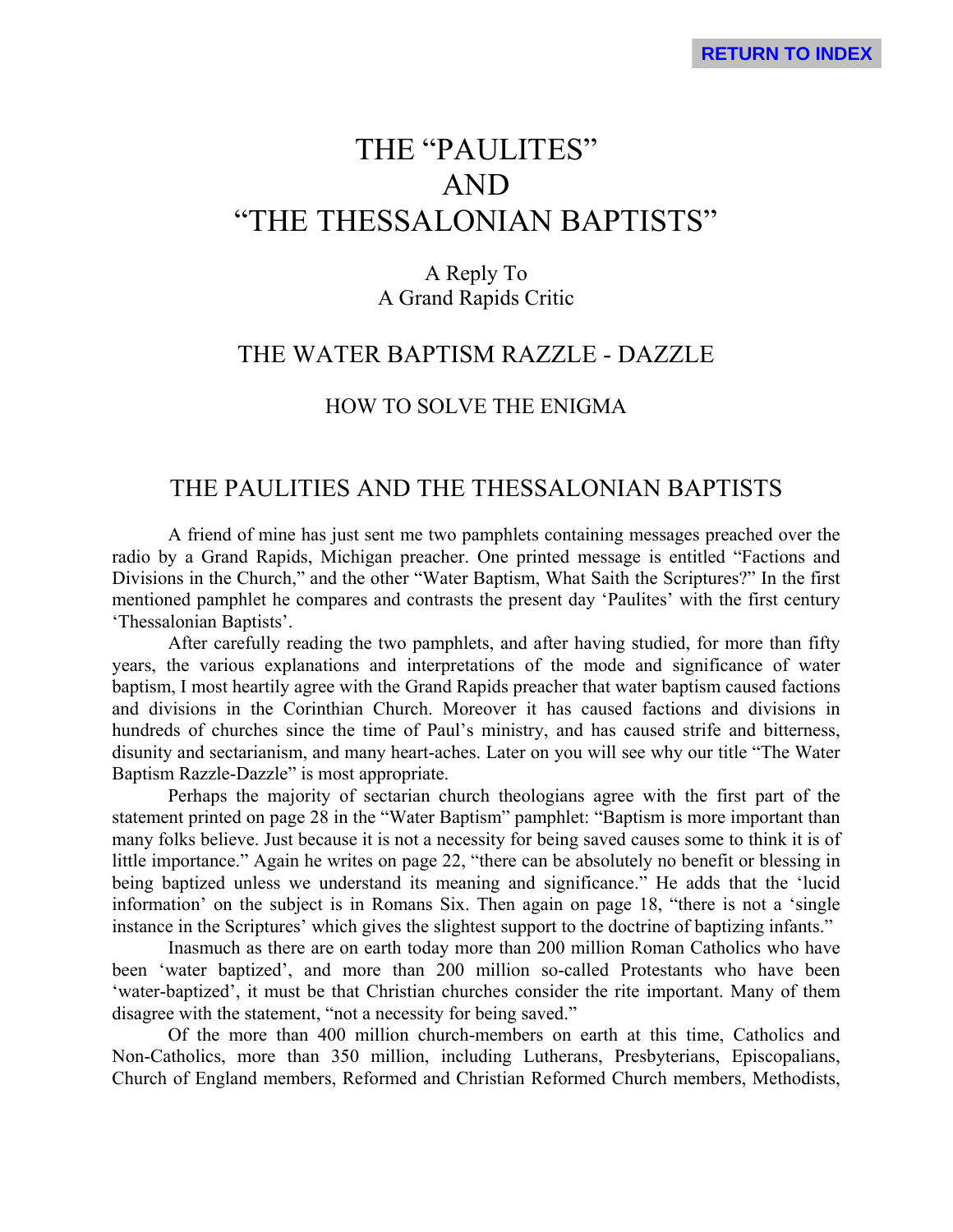Congregationalists, two of the large Greek Churches, the Moravians, the Swedish Covenant Churches and many others, practice infant baptism.

With several strokes of the pen our Grand Rapids brother has so disqualified all of them that it can be learned, by reading his two pamphlets, he is sure these 350 million church-members, who have not gone down into a watery-grave, which is "a figure of an inner work of grace already performed as the result of faith" (page 30), have received an unscriptural, meaningless water baptism. If their water ceremony is unscriptural and meaningless, it is worthless, and they would be as well off as to their salvation if they had not been sprinkled on the head with a little water. All of the religious leaders who did the baptizing blundered.

More than fifteen million members of "The Christian Church," "The Disciples," "The Church of Christ," "The Pentecostal Churches," "The Church Of God," "The Latter Day Saints," "The Mennonites," "The Dunkard Brethren," "The Household Immersionists," although they all bury their 'subjects' in water, heartily disagree with the Grand Rapids teacher's interpretation of water baptism.

#### THE DISPENSATIONAL INTERPRETATION OF WATER BAPTISM

Later on in this message we will present for your consideration the Grand Rapids preacher's 'dispensational' interpretation of water baptism.

About one hundred percent of the preachers and teachers in all of the groups, which we have mentioned, and more than one hundred others not mentioned, consider the 'dispensational' 'water-baptism' teaching of the Grand Rapids 'grace' Bible-teacher contrary to sound Bible doctrine. He teaches that the water baptism as taught and practiced by Christ and His apostles during the several years before Christ's 'Death' 'BAPTISM' on the cross (Luke 12:50), and during the overlapping 'kingdom age' from Christ's 'Calvary' 'Baptism' until the death of Stephen in Acts Seven, was not 'CHRISTIAN' 'WATER BAPTISM'. That 'kingdom' water baptism was Israel's 'NATIONAL' 'Water Baptism'. According to the 'dispensational' teaching of our Grand Rapids preacher, 'CHRISTIAN' 'WATER BAPTISM', with an entirely new significance and meaning, began after Stephen was stoned to death by Israel. (Acts 7:51 to 60). He teaches, as you will see by his own written statements, that water baptism up to, and including, the seventh chapter of Acts (not Christian baptism) was a Divine requirement for regeneration and for the remission of sins and for Holy Spirit baptism. Even 98% of the Baptists disagree with this 'dispensationalism', but many of them wink at this, because our brother supports their 'watery-grave' 'witness' theory: and theory it is.

Before we consider twenty or more of the other statements by the Grand Rapids preacher, printed in his two recent pamphlets, we ask you to read carefully several statements printed on pages 7 and 8 in his "Factions And Divisions" pamphlet, and then read what he wrote in a letter to a Chicago friend. First his statements on pages 7 and 8:

Page 7 . . . "The Church at Corinth was split into factions, cliques and sects, resulting in envy, strife, contention and division. The Church at Corinth was the typical carnal Church, a congregation of spiritual babies, sectarian, undernourished, spiritual cry babies, selfish and fleshly in their conduct."

Page 8 . . . "It seems that a great deal of emphasis was placed on water baptism in the Corinthian Church. And then, as now, it was a bone of contention." "Bone of contention" is putting it mildly.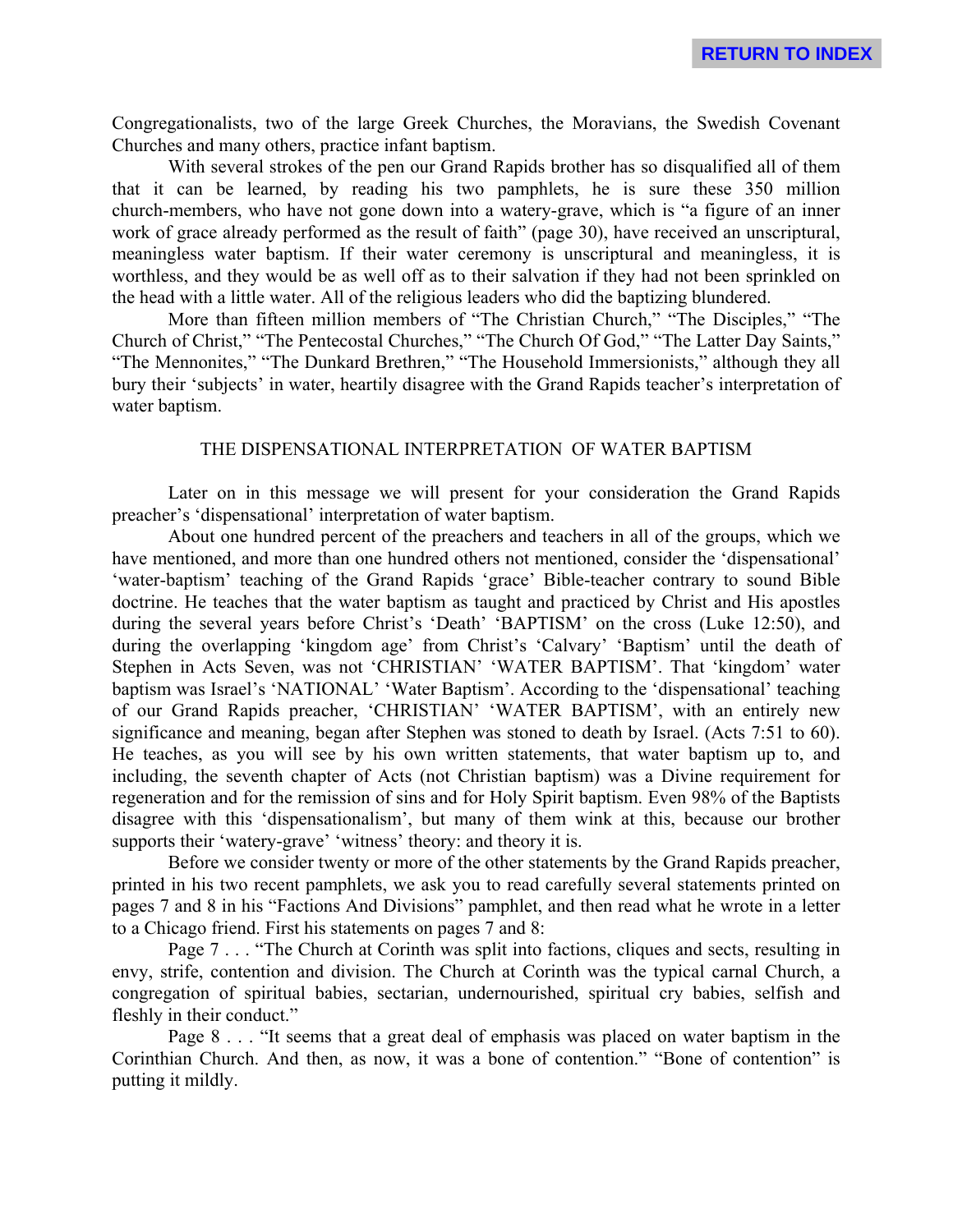What informed Christian in this year 1956 A.D. does not agree with most of these statements? However any honest Christian, who will carefully read all that our Grand Rapids brother has written in his "BAPTISM" pamphlet concerning water baptism, will say that he has placed far more emphasis on his 'watery-grave' ceremony than the carnal Corinthians placed on water baptism.

#### NOW THE GRAND RAPIDS PREACHER'S LETTER

The Radio Bible Class P. O. Box 22 GRAND RAPIDS. MICH. M. R. DE HAAN, M. D. Teacher

February 10, 1953

My dear Friend in Christ:

I have your letter of January 30th and the booklet you requested has already been sent to you.

In regard to your question concerning Acts 2:38 you must remember that in the second chapter of Acts there were no Gentiles but there were only Jews and proselytes. The baptism Peter offers here is the baptism of regeneration which belongs to the kingdom ages and not to this age of grace. After Israel rejected the offer of the kingdom in Acts 7 the gospel goes to the Gentiles, and Christian baptism comes in as we find, in the household of Cornelius, Lydia and the Philippian jailor,

The baptism in Acts 2 was essential to have sins forgiven. Christian baptism is a testimony that our sins have been forgiven.

Thank you for your interests and I trust this helps to answer your question. Yours in Christ, M. R. DeHaan

OFFICE OF THE PASTOR THE MOODY MEMORIAL CHURCH 1609 N. LA SALLE STREET CHICAGO, ILLINOIS

June 16, 1941

My dear Brother;

Your letter of the 15th just received. Evidently, you did not at all understand what I said yesterday morning. I did not say that those on Pentecost were saved before their obedience to Peters words "Repent and be baptized." I said they were born again, which is as altogether different thing.

All old Testament believers were born again, but to be born again and to be saved means something very different. Cornelius was born again before he was saved. The word "saved" implies a great deal more than being safe. It implies coming into the full blessing of Christianity.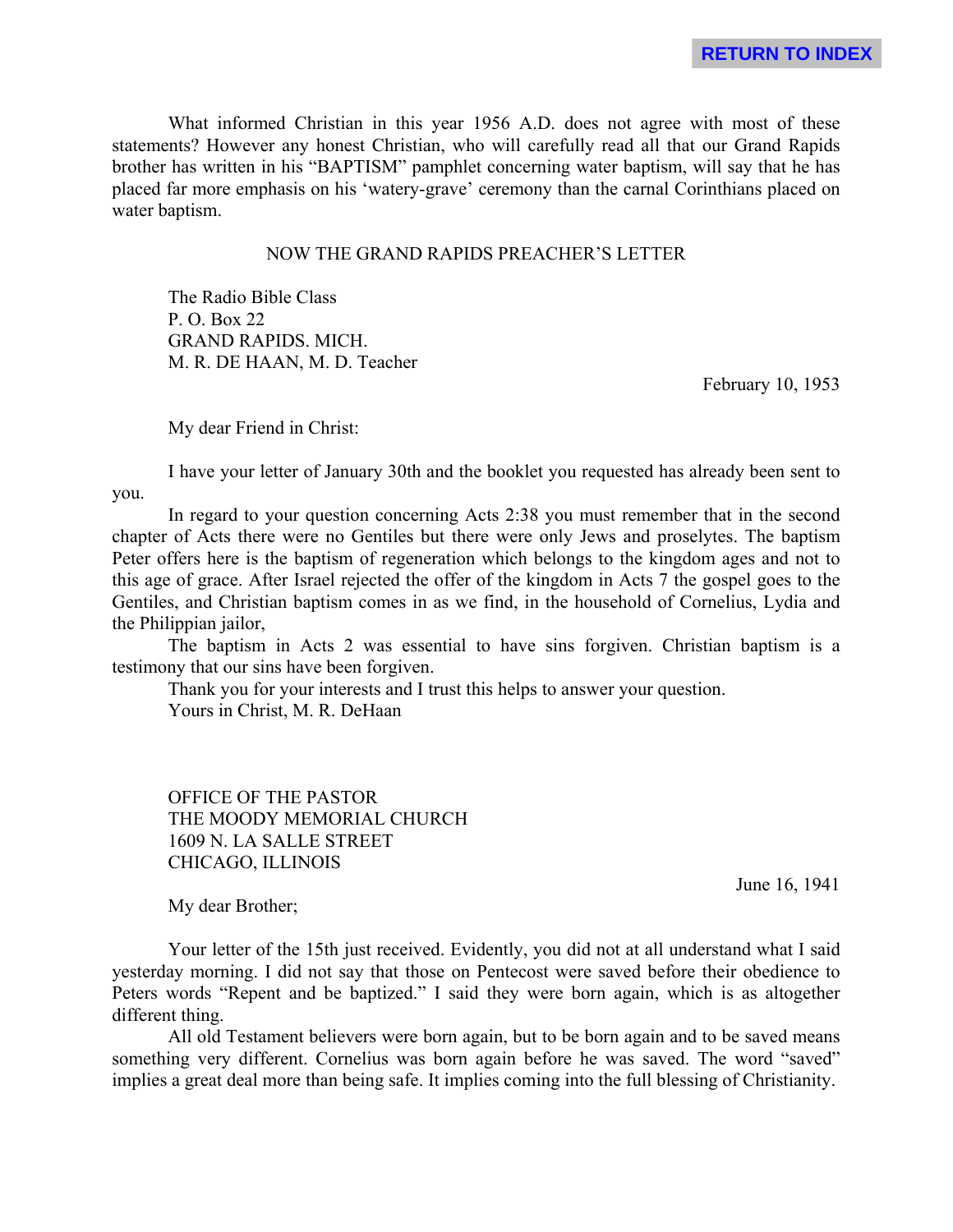Your letter shows such a lack of real insight into the Word of God that I am afraid you will never know what happened at Pentecost until you learn to distinguish things that differ. Sincerely in Christ, H. A. Ironside

OFFICE OF THE PASTOR THE MOODY MEMORIAL CHURCH 1609 N. LA SALLE STREET CHICAGO, ILLINOIS

July 16, 1941

My dear Brother:

Your letter of the 15th to hand. I can only take time for a brief reply, as I have a heavy mail to attend to. Under separate cover I am sending you a book, however, which may help to answer some of your questions if you have not already seen it.

I do not think you quite get my point as to the reason why either Jews or Gentiles were baptized. Baptism is Gods appointed way, as indicated by our Lord Himself, of drawing the line of demarcation between professing Christians and those who are not. Therefore there is no confusion in what I have taught regarding the baptism of Jews as separating themselves from the unbelieving nation of Israel, and Gentiles as separating themselves from Paganism. Christian baptism certainly did begin with the Resurrection, as set forth in our Lord's Great Commission, which has never been repealed. The twelve apostles, so far as I know, were not baptized over again, as they were the appointed representatives of the Lord to begin the new dispensation, and to them was committed the responsibility to baptize others, but they were not told to baptize one another.

Sincerely in Christ, H. A. Ironside

When the Lord Jesus, on a mountain, told the Eleven to 'disciple' and 'baptize', He added, "I am with you alway, 'UNTO THE END OF THE AGE'." He did not say, "UNTO THE END OF TWO AGES," "UNTO THE END OF THREE AGES." Unto the end of what 'AGE'? The two Doctors, whose letters we have printed, agreed that Peter and the Eleven, from Pentecost until they died, worked under the commission of Matthew 28. The Grand Rapids Doctor may not agree with the other Doctor that after the rapture of the Church, Israel will carry on God's 'kingdom' program under this same commission. So the 'rapture' will be the end of what age? According to the Grand Rapids Doctor, the death of Stephen was the end of the age.

According to his interpretation, Paul carried on under the Matthew 28 commission in the 'AGE OF GRACE'. He should ask why Paul's testimony in Galatians 1:11 to 16, in Acts 13:46, 18:6, Romans 11:15 and II Corinthians 5:16 to 21? He must see that, according to his explanation, Christ should have said, "UNTO THE END OF TWO AGES."

Later on we shall give this 'dispensationalism' the 'Berean' test, faithfully endeavoring to obey Timothy 2:15. By 'Berean' test we mean, follow the example of the noble Bereans of Acts 17:11. But first some sound doctrine concerning 'Christian' Unity set forth in our brother's pamphlets, with which the 'grace' messengers, whom he labels 'Paulites', most heartily agree.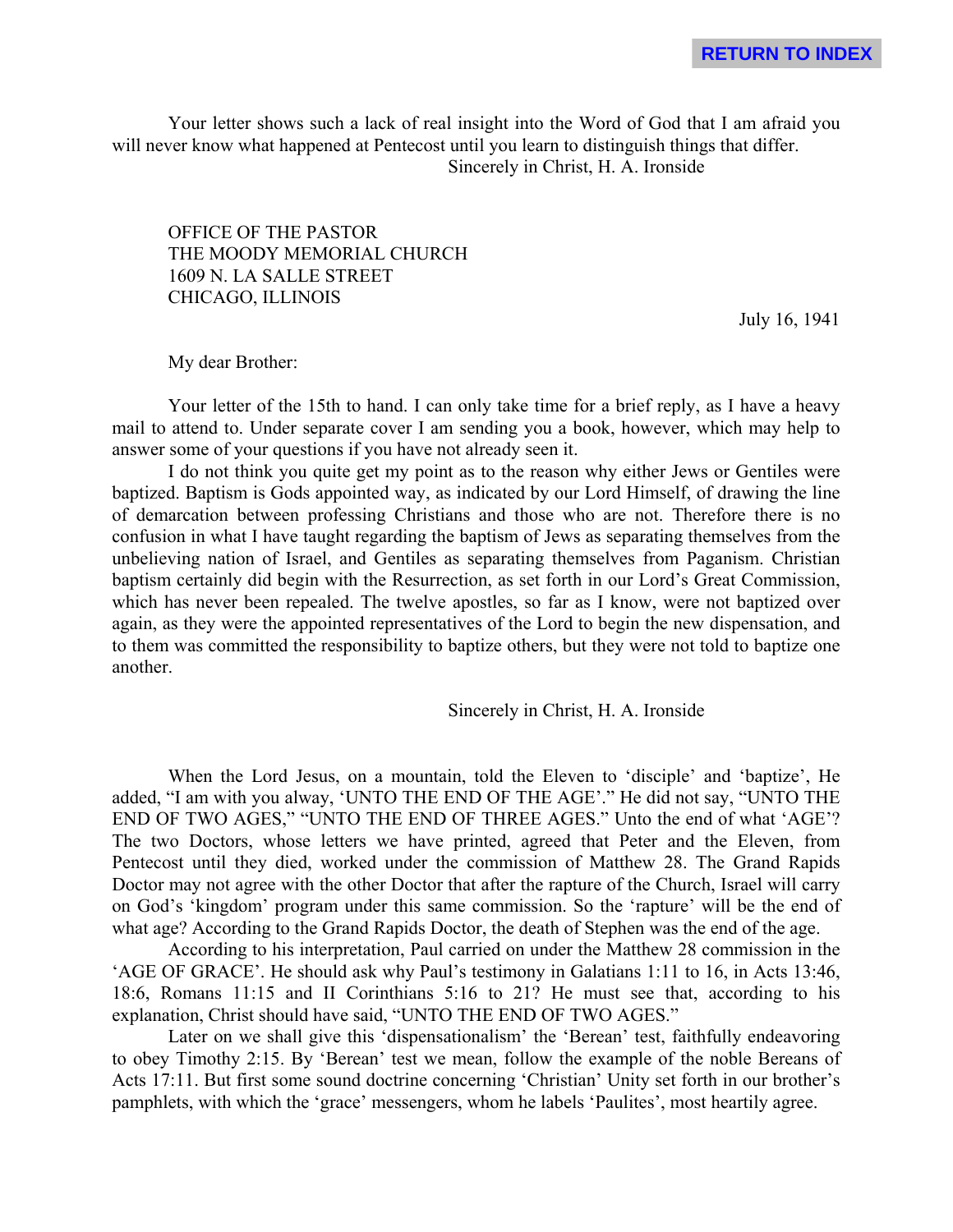# THERE IS ONE BODY, ONE SPIRIT, ONE BAPTISM

One hundred percent of present-day church-members old enough and rational enough to honestly and intelligently read and understand simple statements in the Bible should agree unanimously with the Grand Rapids teacher that, during this age and dispensation of grace, God recognizes 'ONE CHURCH' . . . 'ONLY ONE CHURCH', and that that 'ONE CHURCH' is 'THE BODY OF CHRIST'. Every saved adult on this earth is a member of that 'ONE BODY', made a 'BODY-MEMBER' by God's grace and power: reconciled in 'ONE BODY' by the cross. (Ephesians 2:15 and 16): "Baptized by 'ONE SPIRIT into 'ONE BODY' (I Corinthians 12:13 . . . Romans 4:4 and 5). "By the cross" means by the 'once-for-all' Calvary "BAPTISM" of Christ (Luke 12:50).

God's will concerning the 'UNITY' or 'ONENESS' of the members of that 'ONE CHURCH', is expressed in I Corinthians 12:25, "that there be no division in the Body," and in Ephesians 4:1 to 7, "endeavoring to keep the 'UNITY' ... 'ONE BODY' ... 'ONE FAITH' ... 'ONE SPIRIT' . . . 'ONE BAPTISM'.

In I Corinthians 1:10 not only do we learn God's will concerning those 'divided' 'sectarian' Corinthian saints, but the absolute will of God concerning every single member of Christ's Body today; "that ye all speak the same thing; that there be no divisions among you; that ye be perfectly joined together in the same mind and in the same judgment."

Even a babe in Christ, any superficial, careless reader of the Bible, who will think for one hour on the statements in I Corinthians 12:13 to 20, Romans 12:4 and 5, Ephesians 1:19 to 23, Ephesians 2:14 to 16, Ephesians 4:1 to 7 and Ephesians 4:15 and 16, together with Ephesians 2:21 and 22, should know that God's present-day Church is not primarily a religious organization but a "Spiritual Organism," because every single member of that 'ONE BODY' is joined to the 'ONE HEAD' and to every other 'BODY-MEMBER'.

# THE GRAND RAPIDS RADIO MESSAGE

A friend of mine called me by phone to inform me that the Grand Rapids Bible-teacher was to give a radio message on Paul's statements in I Corinthians 1:14 to 17. So, being intensely interested in this subject, I not only tuned in but we took a tape recording of his message. Now I have before me his two pamphlets mentioned above.

After hearing his broadcast and reading all in his two pamphlets I thought of an interesting question and the answer in one of the late Dr. H. A. Ironside's books. Question . . . "What happens to a Bible-teacher who turns his back to the light of the truth he once knew?" Answer . . . "The light shines on his back." Another man of God gave this excellent advice, "never doubt in the dark what you knew to be true in the light."

But of course a Christian has the right to change his mind. However he should, of course, know that there is a difference between being 'warmhearted' and 'hot-headed'. As our Grand Rapids brother states about eight times in his two pamphlets, a real Bible Christian who disagrees doctrinally with his fellow-Body-member should do it in "the spirit of love."

Note this quotation from his 'BAPTISM' pamphlet, page 25:

#### THESE THINGS OUGHT NOT TO BE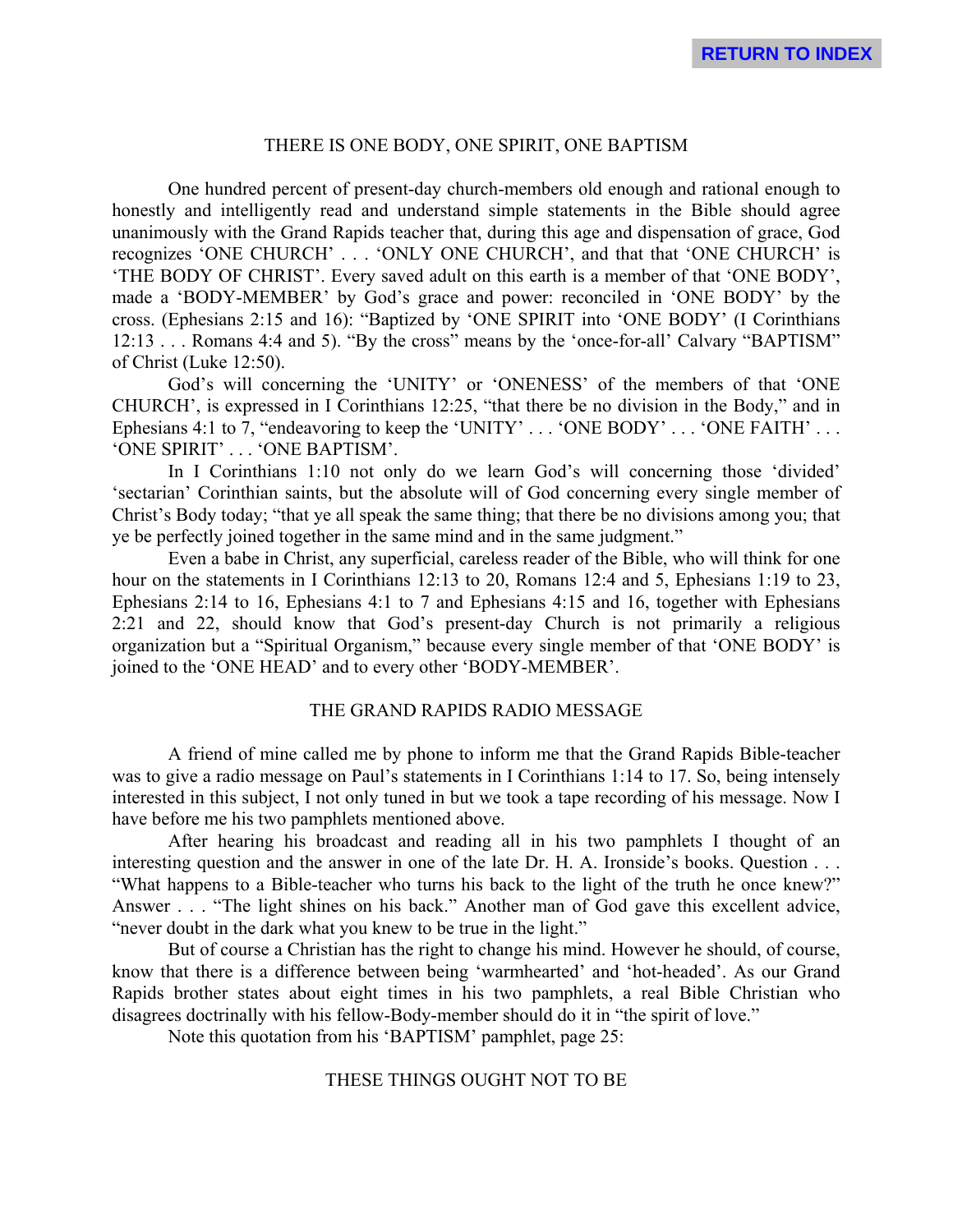Read these statements copied from our brother's 'BAPTISM' pamphlet page 25:

"How bitter men become over doctrinal differences. Beloved, these things ought not to be. In these discussions on the matter of baptism, about which there is so much difference of opinion, we have tried to emphasize the need for discussing these matters in the spirit of love, with due respect for every man's sincere and honest opinion."

Will you be gracious enough to compare this plea for love and respect with the following statements copied from his "Factions And Divisions" (page 9), and decide whether you believe he was sincere in his plea for love and respect:

"WHAT TREMENDOUS VIOLENCE HAS BEEN DONE TO THIS PASSAGE BY THE "PAULITES," BY THOSE WHO HOLD UP PAUL, AS THE ONE SUPERIOR APOSTLE ABOVE ALL THE OTHER WRITERS OF THE NEW TESTAMENT. THERE ARE EVEN SOME WHO WOULD EXALT HIS TEACHING ABOVE THE TEACHINGS OF THE LORD JESUS HIMSELF. IN TRYING TO GET RID OF WATER BAPTISM, THEY HAVE SEIZED UPON THIS PASSAGE TO PROVE THEIR POINT, BUT IN DOING SO HAVE MUTILATED THE SCRIPTURES TO THE DESTRUCTION OF THEIR OWN ARGUMENT. THESE "BEREANS" WHO ARE NOBLER THAN THE 'POOR, IGNORANT THESSALONIAN BAPTISTS' MAKE THE TERRIBLE MISTAKE OF READING ONLY PART OF THE PASSAGE. THEY USUALLY QUOTE:

"I THANK GOD I BAPTIZED NONE OF YOU." PERIOD! AND CRY OUT, "SEE HERE, PAUL NEVER BAPTIZED ANYONE AT ALL." BUT PAUL DID BAPTIZE. IT SEEMS THAT ALL THE CORINTHIANS WERE BAPTIZED IN WATER, FOR PAUL SAYS IN ESSENCE, "IN WHOSE NAME WERE YE BAPTIZED?"

#### WHO HAS DONE TREMENDOUS VIOLENCE?

It would seem that, in the first quotation, our brother was 'warmhearted', whereas in the second he was 'hot-headed'. When a person is 'hot-headed' he may unintentionally deviate from the truth and do 'TREMENDOUS VIOLENCE' to his fellowman. It is bad enough when unsaved, worldly, carnal people do this, but when an outstanding, spiritual leader, who preaches the 'grace' gospel in love and who writes, "the evidence of grace is graciousness toward those with whom we may disagree" (Water Baptism . . . page 11), resorts to such ungracious tactics, as our brother says: "these things ought not so to be."

Christians, and especially spiritual leaders, who claim to be faithful stewards of the mysteries of God (I Corinthians 4:1 to 4), should faithfully obey Ephesians 4:1 to 7 by recognizing 'one baptism' and endeavoring to keep the 'unity' of the Spirit in the bond of peace.

The Grand Rapids 'Grace' messenger, without the shadow of a doubt, knew when he falsely accused other 'grace' messengers of saying that Paul never baptized anyone, that such a fellow-saint would be a fit subject for a mental institution. The difference between our Grand Rapids brother and the 'grace' Bible-teachers he ridicules and misrepresents is that they believe that Paul meant exactly what he said in I Corinthians 1:14 to 17, and he does not.

## THE THESSALONIAN BAPTISTS AND CARNAL CORINTHIANS

It is obvious that the Grand Rapids 'grace' preacher's sympathetic pity for the "poor, ignorant Thessalonian Baptists" was just "play-like." After reading his two pamphlets you will doubtless come to the conclusion that he really feels sorry for all of the "poor, ignorant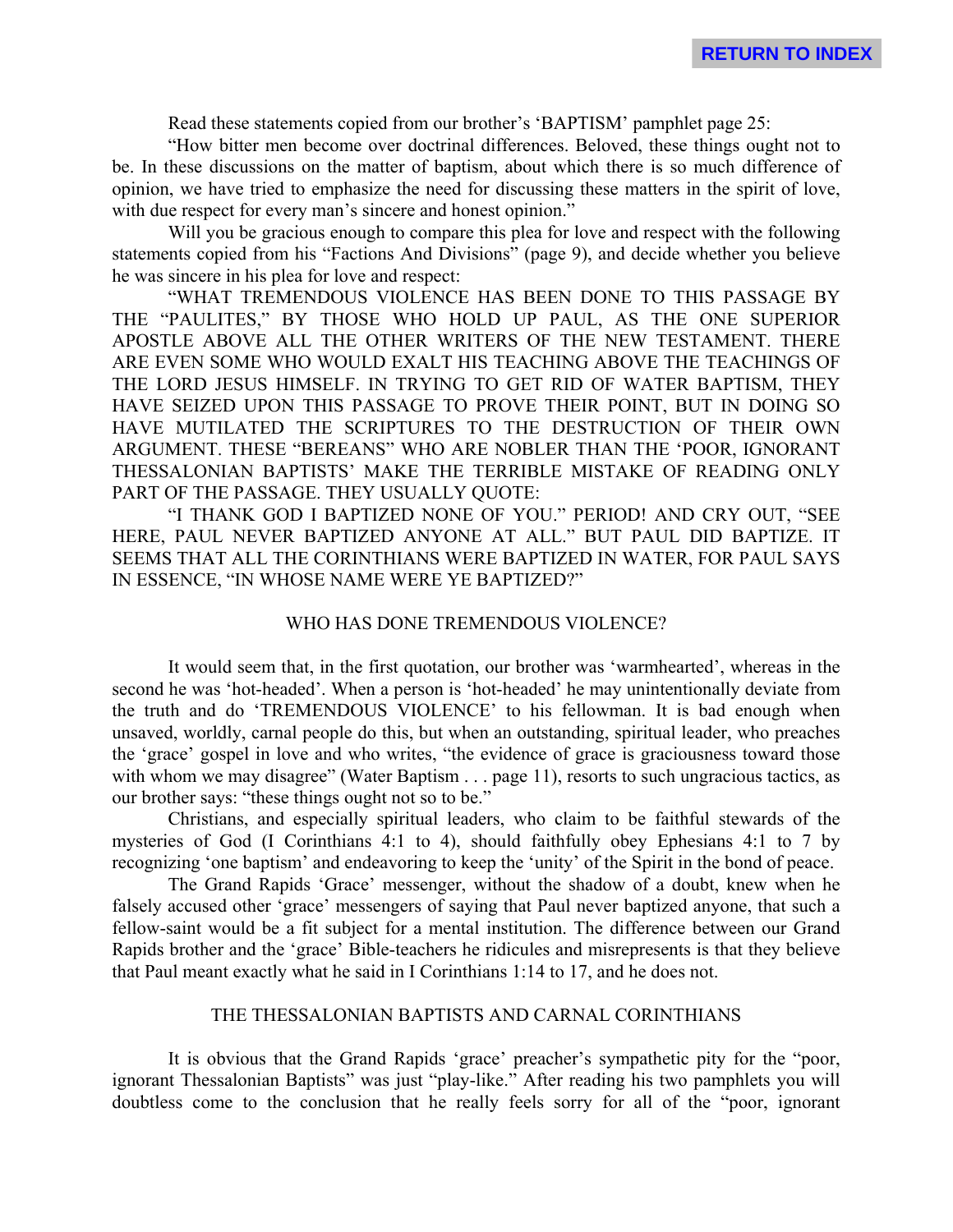Christians" who are not "special Baptists." He is rather a "special Baptist," a "non-sectarian Baptist," part Plymouth Brethren Baptist and part Conservative Baptist. If a person is determined to be a 'Baptist', this is an excellent combination. Some of the outstanding, spiritual, gifted, faithful, zealous 'grace' messengers of today are identified with these three groups, Plymouth Brethren, Conservative Baptists, and Non-Sectarian Baptists. And not one of them can preach a better 'grace' gospel to sinners than can our Grand Rapids preacher.

Note these words copied from his 'Factions' booklet, page 3:

"LOOKING AT THE CHURCH (AT CORINTH), WITH ITS FACTIONS, ENVYING, STRIFE AND WORLDLINESS, AND ALL OF ITS FAULTS, MANY WOULD BE READY TO SAY, 'THEY ARE NOT CHRISTIANS AT ALL . . . THEY HAVE NEVER BEEN BORN AGAIN:" "BUT PAUL KNEW BETTER. HE KNEW THAT SALVATION DOES NOT DEPEND UPON WORKS, BUT ON GRACE; NOT ON OUR BEHAVIOUR, BUT ON THE LOVE AND PROVISION OF A SOVEREIGN GOD. IF THESE CORINTHIANS WERE TO BE JUSTIFIED AND SAVED BY THEIR OWN GOODNESS AND BY THEIR CONDUCT OF BEHAVIOR, SURELY THERE WOULD BE NO HOPE FOR THEM AT ALL. AND THAT IS TRUE OF ALL OF US—OF EVERY SINGLE BELIEVER" . . . "BUT WE ARE NOT ONLY SAVED BY GRACE, BUT KEPT BY GRACE AS WELL:'

Paul certainly did address those disgraceful, carnal, divided Corinthians as 'saints', 'sanctified'. (I Corinthians 1:1 and 2). He tried to shame them for sinning against one another, in I Corinthians 6:1 to 9, reminding them that they are going to judge the world (I Corinthians 6:1 to 3) , and in I Corinthians 6:19, that they were indwelt by the Holy Spirit, in I Corinthians 6:11 that they had been 'washed', 'sanctified', and 'justified'. According to Acts 18:8 they had been 'water baptized'.

But according to statements in both of our brother's pamphlets, 'water baptism' was a 'symbol', the evidence that the believer thus baptized was dead to the world; that water baptism is the declaration of salvation. If this were true concerning the Corinthians, that water ceremony did not convince either saints or sinners that those Corinthian church-members were saved, and separated, and dead to the world. Our Grand Rapids brother knows this; for in his 'Factions' pamphlet, on page 5, he writes, "They were carnal, 'wicked' worldly and contentious." Now page 2 ". . . These Corinthians were nevertheless still 'unseparated' from the flesh and the things of the world." "Contentious, quibbling, fighting, criticizing and acting like little children."

According to our brother's "Christian testimony baptism theory," all of these Corinthians had been buried in a watery grave as evidence to onlookers that they were no longer 'dead sinners', but 'living saints'. Of course our brother truly believes that a dead sinner becomes a living saint by the work accomplished by Christ on the cross, His 'CALVARY' 'BAPTISM'.

In emphasizing three baptisms in his pamphlets, our brother forgot to mention Christ's words in Luke 12:50: "I have a 'BAPTISM' to be baptized with; and how am I straitened till it be accomplished." That 'BAPTISM' was accomplished when Christ, on the cross, cried, "Finished," and then and there put away sin by the sacrifice of Himself. (Hebrews 9:26 and I Peter 3:18 . . . Ephesians 2:13). Christ's 'CALVARY, 'BAPTISM' is the baptism in which the apostle Paul gloried. (Galatians 6:14). He thanked God that he had 'water-baptized' very, very, few of the Corinthian believers. (I Corinthians 1:14). He never once intimated that he had 'water-baptized' any one of those poor, ignorant Thessalonian Baptists. This you may learn by reading Acts 17 and Paul's two Epistles to them.

The apostle Paul, if today he had the opportunity, would inform our Grand Rapids brother, that when he, Paul (as Saul) was 'water-baptized', that water ceremony did not have the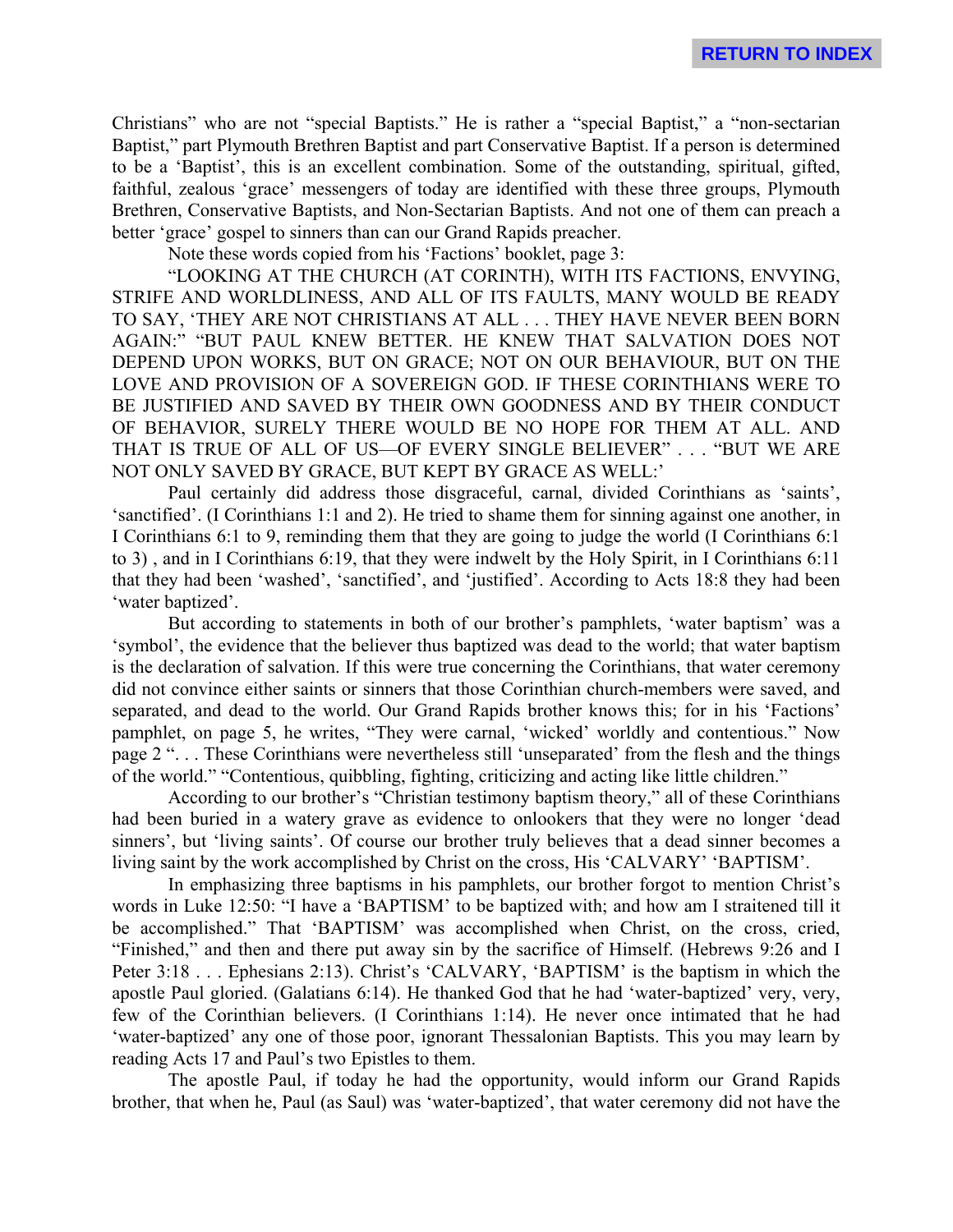significance that is explained in his two pamphlets; for the Lord's message to Saul was, "arise, and be baptized, and 'wash away' thy sins, calling on the Name of the Lord." (Acts 22:16). "W-a-s-h A-w-a-y" does not spell "testimony." Our brother knows this full well.

# BAPTISM IDENTIFIES THE BELIEVER WITH CHRIST

Let us keep in mind Christ's 'CALVARY' 'BAPTISM', and the 'DEATH BAPTISM' of Romans 6:3, as we read from the Grand Rapids preacher's "Water Baptism" pamphlet, on page 21.

Keep in mind that this 'grace' Bible-teacher teaches dogmatically and emphatically that the moment the 'dead sinner' receives Christ as Saviour and with true God-given faith meets God at Calvary, where Christ's 'DEATH' baptism took place, that 'dead sinner' immediately becomes a 'living saint'; is immediately completely justified, without any kind of water baptism. At that same moment he is baptized, by a Divine baptism, into Christ, into His death, into His Body (Church). At the same time he puts on Christ, and his identification with Christ is complete without water or any other religious ordinance. Then note that he wants the identified saint to be buried in water after he has been made to sit down in the heavenlies.

Now the quotation from page 21:

"IN CHRIST EVERY MEMBER OF HIS BODY WAS PRESENT IN THE MIND OF GOD AT CALVARY." "WHEN GOD SAW CHRIST ON CALVARY HE SAW MORE THAN CHRIST'S PHYSICAL BODY. HE ALSO SAW THE 'MYSTICAL' BODY OF CHRIST, WHICH HE HAD CHOSEN FROM ETERNITY. GOD SAW THERE THE WHOLE BODY OF CHRIST." "GOD RECKONS THAT WHAT HAPPENED TO CHRIST HAPPENED TO EVERY MEMBER OF THE BODY OF CHRIST. WHEN CHRIST WAS CRUCIFIED EVERY MEMBER WAS CRUCIFIED. WHEN CHRIST WAS BURIED WE WERE BURIED: WHEN HE AROSE WE AROSE; WHEN HE ASCENDED WE ASCENDED; SO THAT WE ARE TODAY ALREADY SEATED IN THE HEAVENLIES IN CHRIST." "SO WHEN YOU BELIEVED ON THE LORD JESUS CHRIST, YOU WERE BAPTIZED IN THE SPIRIT AND INTO THE BODY OF CHRIST, SO THAT WE BECOME PARTAKERS OF HIS DEATH, BURIAL AND RESURRECTION." "WE ARE SAVED BY GRACE THROUGH FAITH AND THE MOMENT WE BELIEVE WE ARE BAPTIZED IN THE HOLY SPIRIT. THAT MAKES OUR JUSTIFICATION COMPLETE:"

"BUT THEN, AFTER THAT, AS A MATTER OF TESTIMONY AND OBEDIENCE WE RECEIVE OUR WATER BAPTISM:" "IT IS THE EVIDENCE OF OUR REPENTANCE AND DETERMINATION TO LIVE FOR HIM:" "BAPTISM (WATER) IS THE DECLARATION THAT WE ARE SAVED."

It would be interesting to have our brother explain why a man should be buried after he has been resurrected. Burial precedes resurrection and ascension. He teaches that the believer was crucified and put to death when Christ died on the cross, was in Joseph's tomb with Christ, and is now 'sitting down' in the heavenlies in Christ. Now understand that the Christian's crucifixion, death, burial and resurrection and ascension and heavenly citizenship all took place instantaneously, by the grace and power of God, without any of man's doings. What a pity our brother had to spoil this glorious doctrine of identification, by adding "BUT THEN . . . AFTER THAT?" He did not give the Scriptural answer to this very interesting question. The answer is the third chapter of Colossians not a burial in a watery grave. He should read the book of Dr. Kenneth Wuest of Moody Bible Institute concerning no water in Romans six.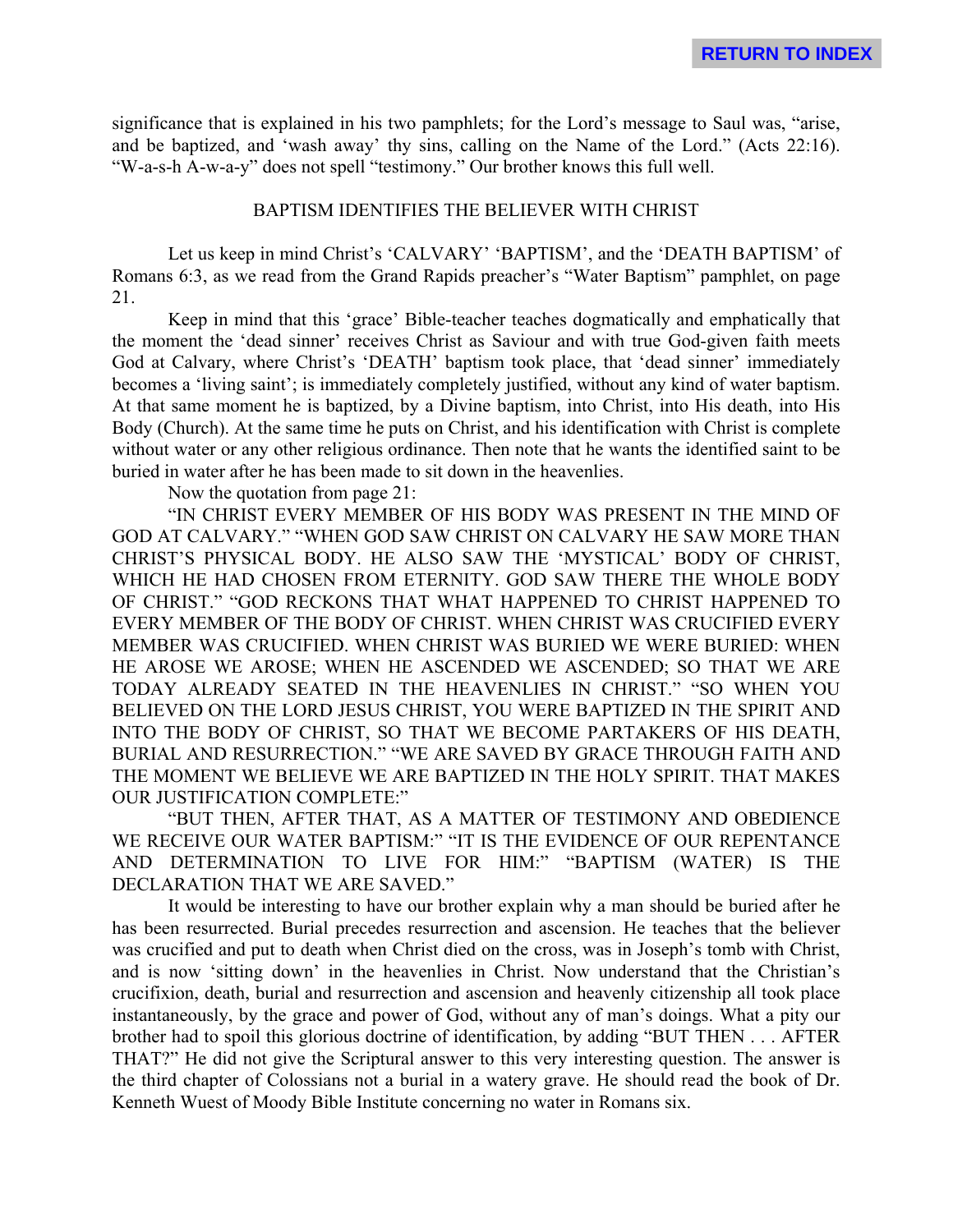After a few more comments on some statements by the Grand Rapids 'grace' preacher printed in his two pamphlets, we ask you to read again his letter, a copy of which we have printed, and compare it with two letters of another outstanding 'grace' preacher, copies of which we also print, some 'water-baptism' views of Dr. H. A. Ironside.

Dr. Ironside was rated one of the best Bible-teachers of this generation or the past generation. He proclaimed a real 'grace' gospel to sinners. This man of God also published a pamphlet, "Water Baptism . . . What Saith The Scriptures?" In the first editions he insisted that both Romans 6:3 and 6:4 referred to water baptism. I was present when he was persuaded to add these several lines in his next edition of the pamphlet. Read them carefully

"IT IS NOT OF COURSE THAT THE UNIMMERSED ARE NOT BURIED WITH CHRIST, IF BELIEVERS. ALL SUCH HAVE DIED WITH HIM, BEEN BURIED WITH HIM AND RAISED WITH HIM:'

This means that every 'SPRINKLED' saved Lutheran and Presbyterian has been buried by baptism with Christ. Buried; but not buried in water. The Grand Rapids teacher agrees with this plain statement of truth.

# THE MEANING OF BAPTIZO AND BAPTISMOS

 Now let us note what the Grand Rapids preacher says in his 'Water Baptism' pamphlet, pages 3 and 4, concerning 'BAPTISMA' . . . 'BAPTISMO' . . . 'BAPTO' . . . 'BAPTIZO'. The one and only meaning, says he . . . "always denotes immersion." If he will compare Hebrews 9:10 (the Greek 'BAPTISMOS') with all the 'SPRINKLINGS' of Numbers in Israel's 'BAPTISMOS', he may change his mind. Let's agree that the 'baptisms' of Romans 6:3 and 4 are 'immersions'. Of course then we would have to agree that the 'Spirit Baptism' into the 'One Body', and Christ's 'CALVARY' 'BAPTISM', and the 'One Baptism' of Ephesians 4:5 should all read 'Immerse' or 'Immersion', or a 'Burial'.

#### HIS OWN PERSONAL TESTIMONY

Now let us read the personal testimony of our Grand Rapids brother:

"HE SHOWED ME THE CHRIST OF CALVARY WHO DIED FOR MISERABLE SINNERS JUST LIKE ME. AND THE PROMISE OF HIS WORD CAME REASSURINGLY:

 "BUT TO HIM THAT WORKETH NOT, BUT BELIEVETH ON HIM THAT JUSTIFIETH THE UNGODLY, HIS FAITH IS RECKONED FOR RIGHTEOUSNESS:" Romans 4:5

YES, THAT DID IT. I REPENTED, I BELIEVED AND I WAS SAVED. SAVED RIGHT THEN AND THERE, AND THERE HAS NEVER BEEN ANY DOUBT IN MY MIND ABOUT THE MATTER, FOR I TOOK GOD'S WORD AND HE CANNOT LIE. AND THEN AFTER I WAS SAVED, I WAS GLAD AND HAPPY TO CONFESS HIM. NOT ONLY WITH MY MOUTH, BUT BY CONFESSING HIM IN BAPTISM, AND I WENT UNDER AND CAME OUT TO SIGNIFY MY BURIAL OF MY PAST, AND MY HOPE OF THE FUTURE."

I believe our brother will admit that he was not put down in his 'watery-grave' until many years after he was baptized into the Body of Christ, into Christ's death and burial and resurrection. He will also admit that he had no more hope of the future after his 'watery-grave' burial than he had before he went down into the water and came up from the water. He was a "BAPTIZED" believer the moment he believed and was saved. Was he a Baptist at that time?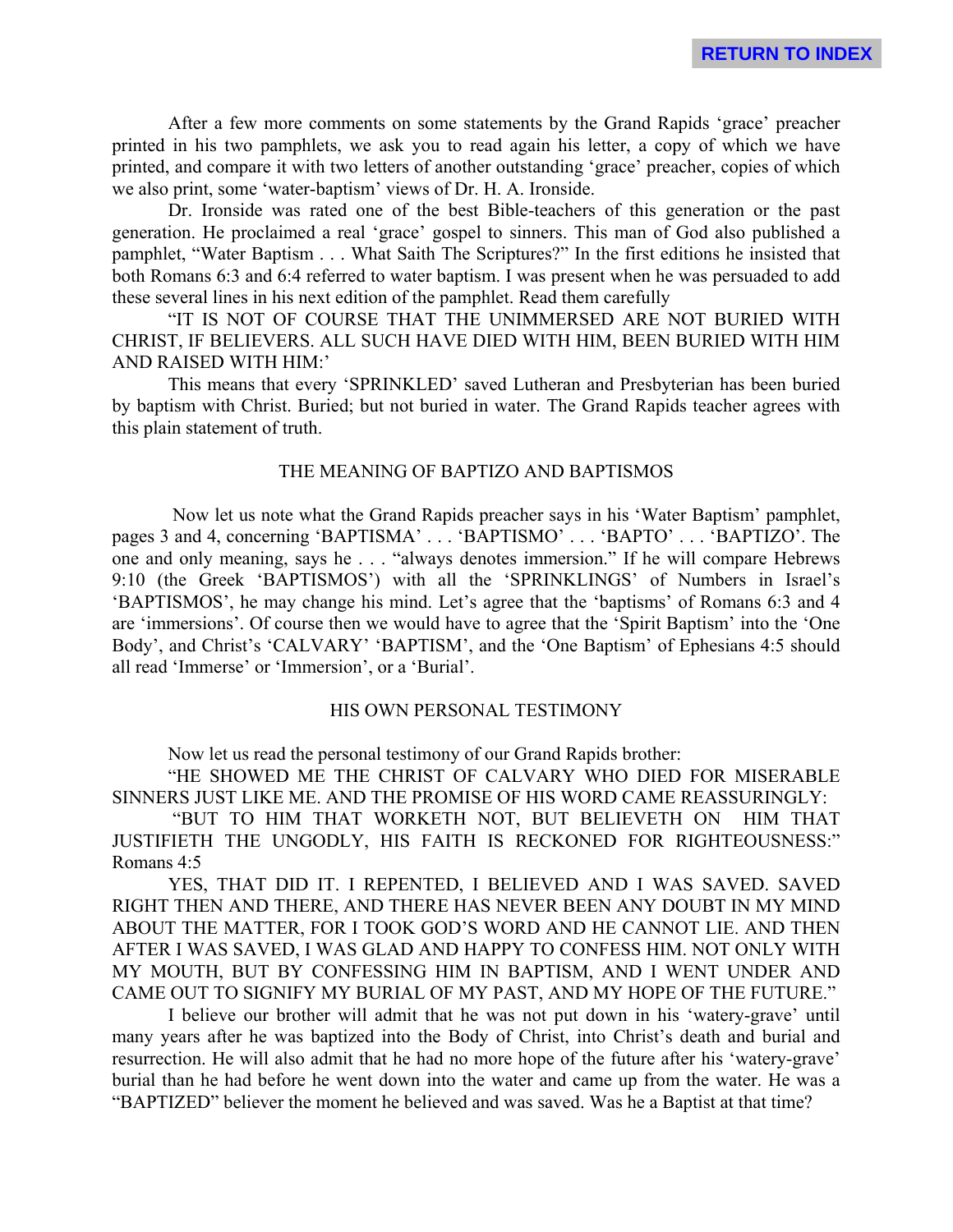This brother believes that the 3000 Jews who heard and believed and obeyed Acts 2:38 on the day of Pentecost went down into the water and came up out of the water; that that burial in water was meritorius and efficacious, absolutely essential for regeneration and to have sins forgiven or remitted, a Divine requirement for Holy Spirit baptism. The language of Acts 2:38 studied with Mark 16:16 and Mark 1:4 seems to prove that our brother has correctly interpreted Peter's message. You will learn that our brother states in his letter, that, after Acts 7, water baptism was not necessary for salvation or regeneration or for having sins remitted. Does this mean our brother rejects the plain teaching of the Lord Jesus in Mark 16:16 or that he is an intelligent 'Berean', recognizing the principle of "progressive revelation'?

# A CHRISTIAN SHOULD BE "PAUL-LIKE" BUT NOT A "PAULITE"

If the carnal, worldly, sinning saints in Corinth, to whom our brother so frequently refers, had believed I Corinthians 3:10, that the Lord had chosen and appointed Paul to be the 'head-carpenter' ('architekton'), if they had obeyed I Corinthians 11:1 and I Corinthians 4:16 and had been followers of Paul, as he followed Christ, if they had believed that the Lord Jesus chose Paul to be a 'pattern' for believers (I Timothy 1:16), they would not have been such miserable, disgraceful representatives of Christ. Moreover as evidence of their salvation and separation, the fact that they were 'dead to the world', they would have had something besides their 'watery-grave' burial for a testimony which the sinners about them would accept. Our brother says this water ceremony was their testimony. What a deceptive, unconvincing testimony! Their water baptism proved nothing.

If we do not follow the wise 'head-carpenter' in the messages he spoke and wrote concerning "the dispensation of the grace of God" (Ephesians 3:1 to 4), and all of the glorious truths which he received by special revelation from the risen, glorified, eternal, omnipotent, sinless Christ, recorded for us in the Book of Acts and in Paul's fourteen Epistles, how can we know that we are not under the law, but under grace? How can we know that we are not to observe the seventh-day Sabbath? How do we know we may eat ham with eggs? How are we to know that we are not to practice physical circumcision? How are we to know that we are not to anoint our heads with oil and take our gifts to the priest? How are we to know that we are not to sell all of our earthly possessions and give the proceeds to the poor? How are we to know that we are not to obey Matthew 10:2 to 8, heal the sick, cleanse the lepers, cast out demons, raise the dead? How are we to know that members of the Body of Christ are expected to be 'pretribulation' 'premillenarians', believing that the Lord Jesus is coming to rapture His Body-members before the great tribulation and before He comes to earth, as Son of Man and King? How are we to know anything about God's Eternal Purpose concerning the Church of the Mystery? The faithful saint, who obeys Paul, obeys Christ.

Moreover if we do not follow Paul, in his writings received from the risen Christ from his first Epistles, written before he became the prisoner of the Christ, on to the spiritual program in his Prison Epistles, how are we to know that we are not to speak in tongues, lay on hands, raise the dead, anoint with oil, water baptize for the remission of sins, expect visions and miracles? Wouldn't you like to be a Christian like Paul?

Our Grand Rapids brother preaches the glorious, unmixed gospel of grace to sinners. Does this make him a 'Paulite' or a 'Bullingerite'? I have received his signed letters calling us 'Bullingerites'. 'Bullingerism' is today the preacher's scarecrow, which they use to keep their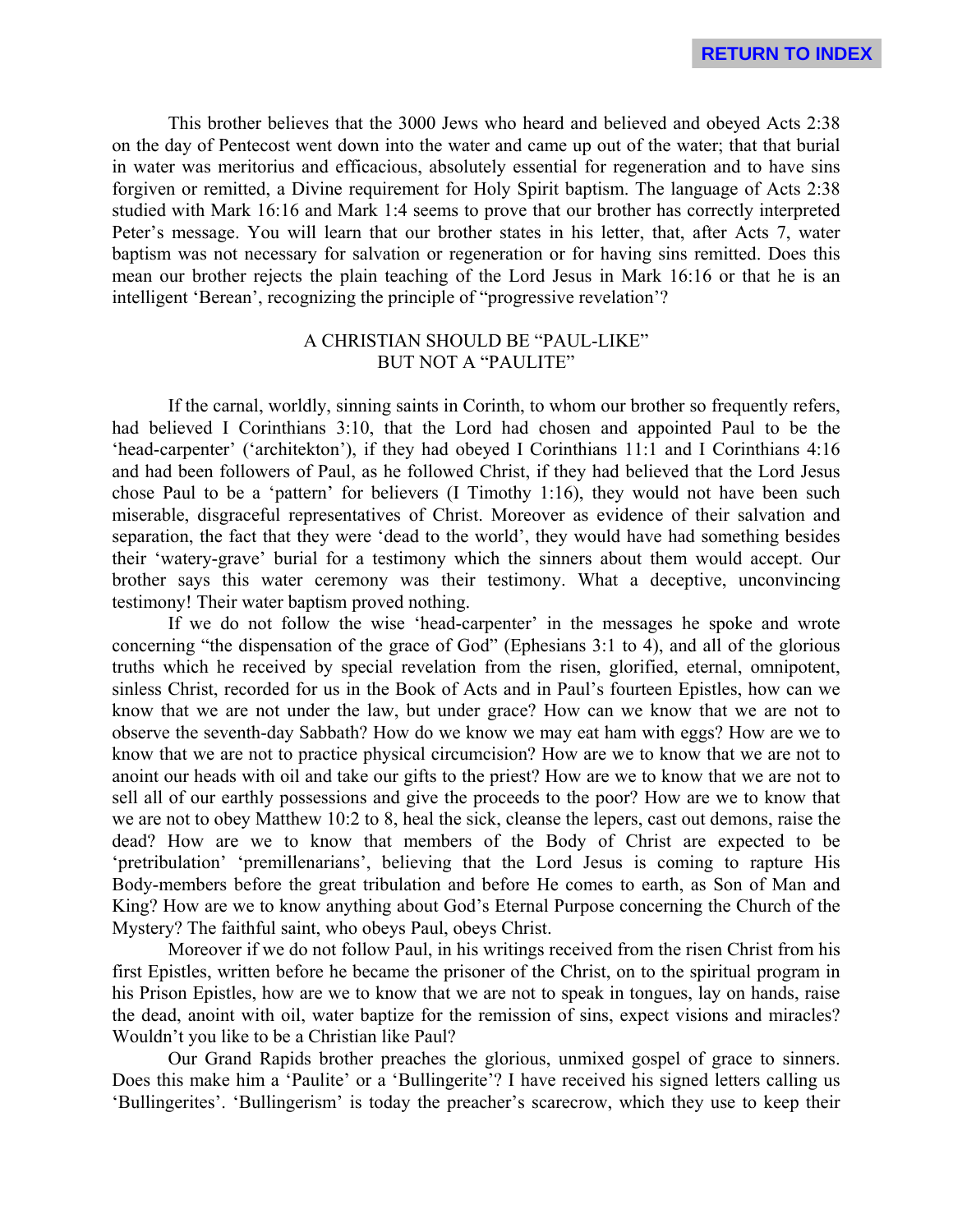followers from obeying Ephesians 3:9, "make all see what is the dispensation of the mystery," to keep them from being established according to Romans 16:25. But let us remember as we read Ephesians 6:19 and 20, the statement in 6:12, "we wrestle not against flesh and blood."

# DECEPTION HAS NO PLACE IN THE GRACE TEACHER'S MINISTRY

Note some other statements quoted from our brother's 'Water Baptism' pamphlet: Page 9 . . . "Deception has no place in the ministry of the teaching of grace, as taught in the Word of the Living God. All men may not agree with what we teach, but 'that makes no difference'."

"That makes no difference." Disagreements should make a difference.

Page 16: "It is a cherished American tradition that we can hold our differences with respect for one another's opinions, and in spite of disagreements can live in peace and harmony just the same."

He did not hold our differences with respect in his pamphlets.

# OH, FOR THE SPIRIT OF PAUL

Note these words of our brother printed in his 'Factions' pamphlet, page 22: "Oh, for the spirit of Paul, oh for a revival of charity and love and tolerance for other true believers who may differ with us on points which are not essential or basic in the matter of salvation."

If our brother wrote these words from a sincere desire to be 'Pauline' toward 'other true believers', whom he sarcastically and with false charges, calls 'Paulites', and if he truly believes in the repentance which he most heartily sanctions in his pamphlet, we would remind him of James 1:22, "be ye doers of the Word and not hearers only, deceiving your own selves."

Our brother was not really pitying the "POOR, IGNORANT THESSALONIAN BAPTISTS," for he believes that they agreed with his 'BAPTIST' 'watery-grave' "Christian testimony" theory. But he should at least commend the so-called 'Paulites' for being more noble than those Thessalonian Baptists, as were the 'Bereans' of Acts 17:11, who searched the Scriptures daily to see whether these things are true.

# ONLY ONE CORRECT INTERPRETATION

Another quotation from our brother's 'Factions' pamphlet, page 2

"THE VIEWS ON BAPTISM ARE LEGION, AND ALL THE VARIOUS SCHOOLS OF THOUGHT HAVE ABLE AND SINCERE MEN TO CHAMPION THEIR CAUSE. YET THERE CAN BE 'ONLY ONE CORRECT' INTERPRETATION OF BAPTISM, AND IT GOES WITHOUT SAYING THAT MOST OF THE VIEWS MUST BE WRONG, SINCE 'ONLY ONE CAN BE RIGHT'."

Now a quotation from our brother's 'Baptism' pamphlet, page 17:

"BEFORE CONTINUING, OUR TREATMENT OF WATER BAPTISM, I WANT TO URGE UPON YOU THE NECESSITY OF RIDDING YOUR MIND OF THE OPINIONS OF MEN AND THE TRADITIONS OF OLD, AND LIMIT YOURSELF TO YOUR STUDY OF THE 'PLAIN' TEACHING OF THE WORD OF GOD. ONLY IN THIS WAY CAN WE EVER HOPE TO GET ANY UNITY OF INTERPRETATION" . . . "LET US FORGET SENTIMENT AND TRADITION AND STICK TO THE BOOK, AND I KNOW YOU WILL RECEIVE A BLESSING." "STICK TO THE BOOK."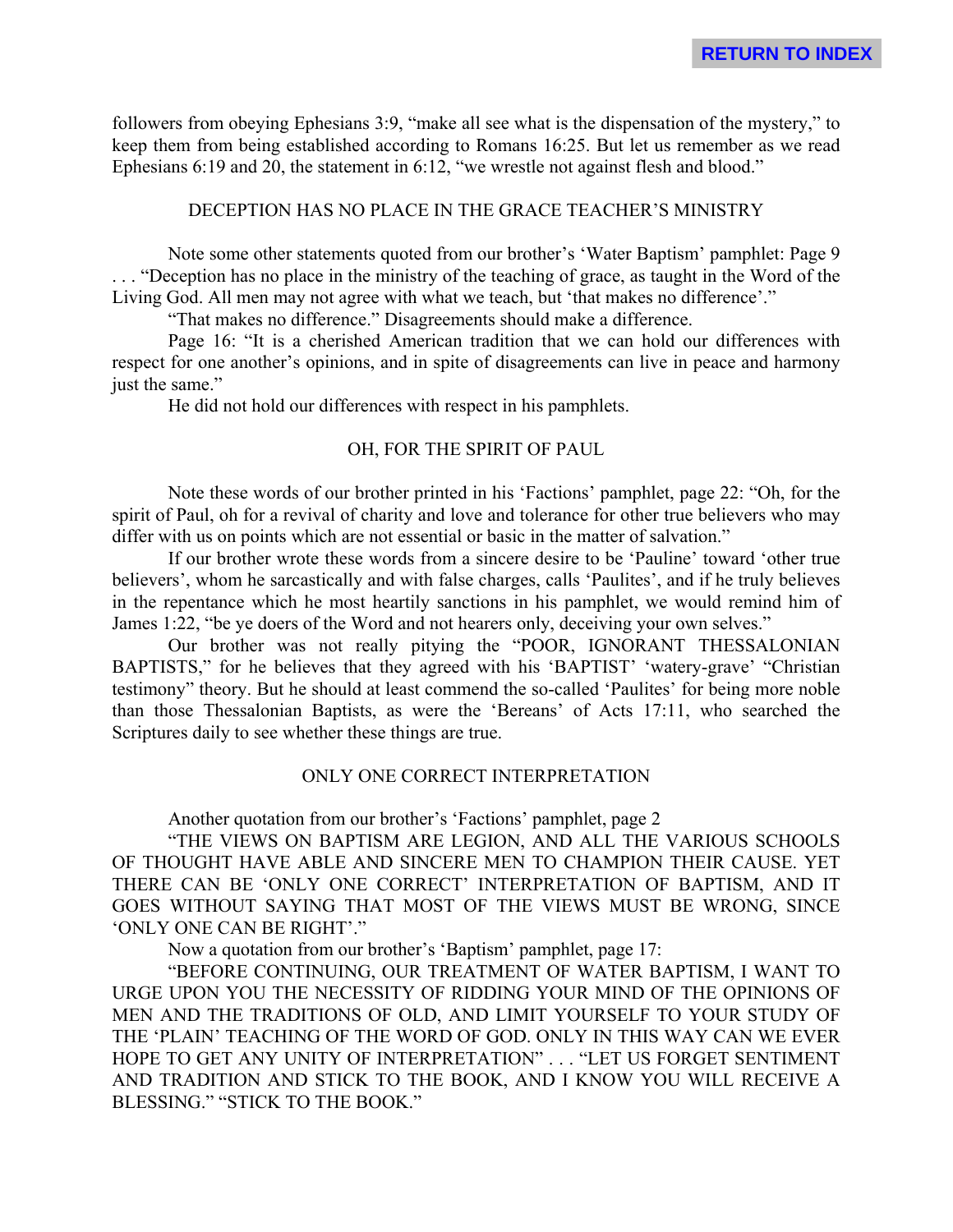"STICK TO THE BOOK," is splendid advice. Several times in the two pamphlets Christians are urged, in different language, to be like the noble Bereans of Acts 17:11. They were more noble than those Christians at Thessalonica, to whom our brother refers, of course jokingly, as "poor, ignorant Thessalonian Baptists." The 'Bereans' were more noble because they did what our brother is urging us to do, "they searched the Scriptures daily to see if these things are true." Why does our brother extend his sympathetic pity and praise to the "poor, ignorant Thessalonian Baptists," whom he really commends, and, in sarcastic pharisaical, derision, expresses his contempt for men of God whom he labels as 'Bereans' and 'Paulites'? He urges his readers and radio audience to be like those noble Bereans.

# WAS NOT APOLLOS STICKING TO THE BOOK? "THE CHURCH OF CHRIST" PREACHERS AND PENTECOSTALISTS STICK TO THE BOOK

Read the account of eloquent, courageous, Apollos in Acts 18:24 to 29. He was "mighty in the Scriptures," fervent in spirit, and boldly proclaimed the Word of God. He fearlessly and uncompromisingly preached 'BIBLE' 'WATER BAPTISM'. But there was something wrong about his message at the time he was preaching it. Apollos was preaching John's baptism. (Acts 2:38 . . . Mark 1:4 to 8). His message was indeed the Bible message, God's message, right and proper before the risen Christ sent forth a new apostle with a new message. The Holy Spirit and Paul had prepared Aquila to teach Apollos the difference between "the gospel of the kingdom" in Acts 2:38 and "the gospel of the grace of God" given to "the apostle of the Gentiles" (Paul . . . Romans 11:13) in very special revelations by the risen and glorified Christ. (Galatians 1:11 and 12 and Acts 20:24).

We 'must' understand the principle of progressive revelation if we obey II Timothy 2:15, "rightly dividing the Word of Truth." This we should learn, not only from Aquila's instructions to Apollos and in Hebrews 5:11 to 6:3, and in I Corinthians 13:8 to 13, but by permitting the Holy Spirit to teach us what He taught Dr. C. I. Scofield and others, the truth that there is quite a difference between God's spiritual 'grace' program and dispensation in the Epistles of Paul before the end of the period covered by the Book of Acts and in Paul's 'Prison' Epistles written from Rome after the end of the 'ACTS' period.

#### WAS PAUL A PENTECOSTALIST?

A Baptist preacher wrote me concerning the experience of Aquila and Apollos in Acts 18:24 to 29, stating that Apollos was a "Church of Christ" "Baptismal Regeneration" preacher, but when Aquila taught him the way of God more perfectly, he was brought up to date, and he became a "Baptist." In reply I ask him to carefully read all of the Scriptures concerning the Apostle Paul, his testimonies concerning his 'water baptism' (Acts 22:16), the visions and angelic visitations by which he was directed, his miraculous healing of all manner of sickness, his raising the dead, his boasting that he spoke in tongues more than any one else (I Corinthians 14:18 and 39), his gospel preaching accompanied by signs (Romans 15:16 to 21 . . . II Corinthians 12:12), the laying-on of hands for Holy Spirit baptism in Acts 19:4 to 7, and tell me honestly whether Paul, during the period covered by the Book of Acts, was a 'Baptist' or a 'Pentecostalist'. Up to the present time no reply.

If we are determined to identify Paul with any particular denomination before he became the prisoner of Jesus Christ for Gentiles, we shall have to say, after reading his Epistles to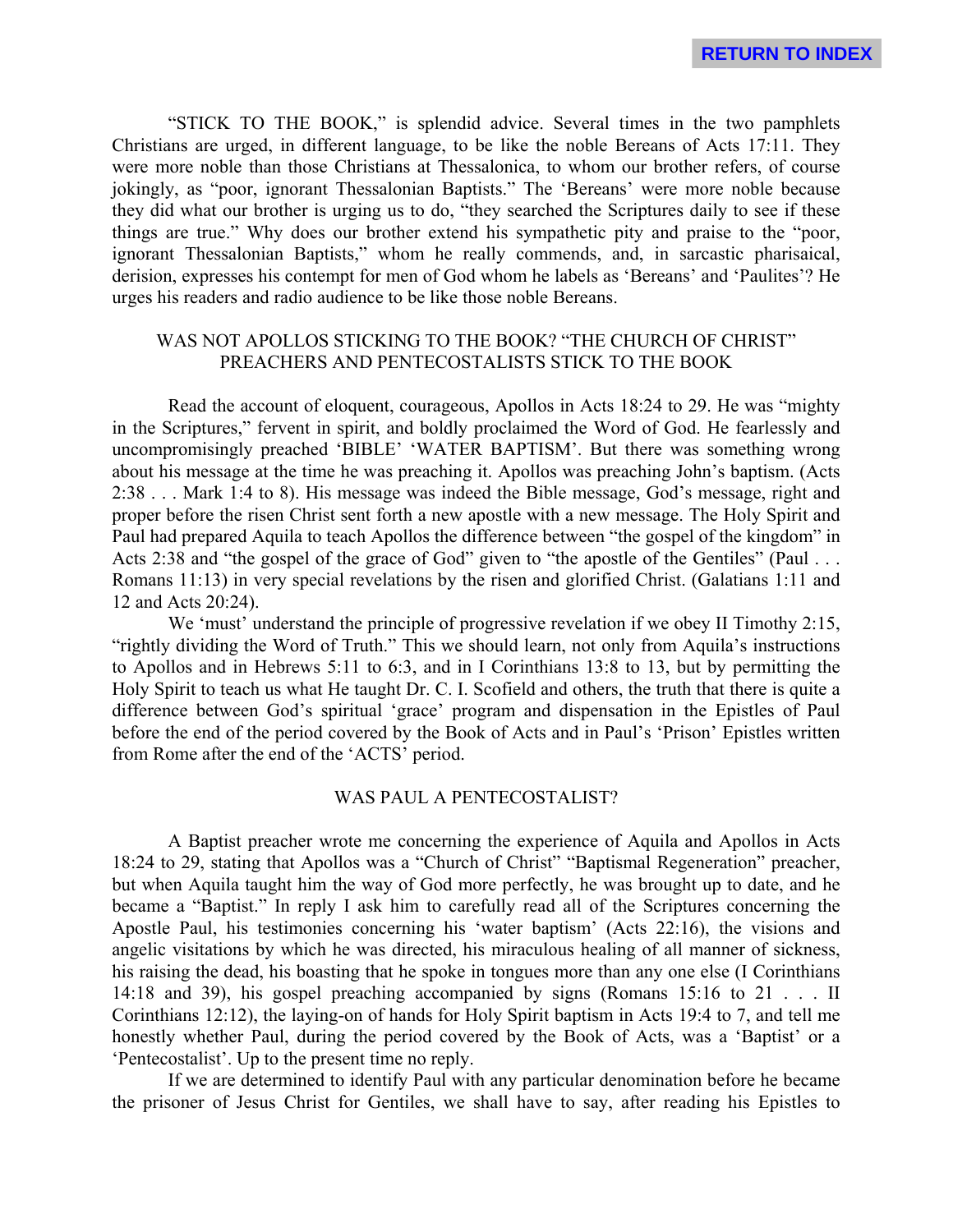Timothy and Titus and to the Ephesians, Philippians and Colossians, that he transferred his membership. After Acts 28 Paul was not a Pentecostalist.

# A "CHURCH OF CHRIST" PREACHER, WATER BAPTISM AND THREE DOCTORS

The Sunday I heard the Grand Rapids 'Radio' preacher send forth his message on "Factions And Divisions In The Church" and blast the "Paulites" I heard a splendid, brilliant "Church of Christ" preacher give his Sunday afternoon radio message, his explanation of why Cornelius received the Holy Spirit before he was immersed and saved. The preacher is the pastor of the Highland "Church of Christ" in Abilene, Texas. He is a sincere, zealous, eloquent, excellent preacher. I sent for the book containing this and other messages, and have it before me now.

The Lord Jesus said that the world could not receive the Holy Spirit which means that the unsaved cannot receive the Holy Spirit. (John 14:17). The Abilene preacher stated positively that Cornelius and his household did receive the Holy Spirit and spoke in tongues; but that they were unsaved at the time. They were not saved until Peter finished his message and Cornelius and his loved ones were water baptized by immersion. (Acts 11:13 to 18). James D. Willeford, the Abilene pastor, seems to be a man of God who would die for his convictions.

The Grand Rapids preacher cannot accuse this brother of exalting the words of Paul or any other apostle above the words of Christ Himself, as he falsely accused the "Paulites"; for the Abilene man of God is sure that Mark 16:16 was God's sure way of salvation on the day of Pentecost and also that no man has the 'God-sanctioned' right today to change Christ's words, "he that believeth and is baptized shall be saved." He said in another broadcast that Saul (Paul) was saved by the same "Mark 16:16" gospel; that he was told to arise and be baptized and wash away his sins. (Acts 22:16) .

It does seem that the 3000, who were saved and received the Holy Spirit on the day of Pentecost, had to believe and repent and be 'water baptized' for salvation and remission of sins. (Acts 2:38). The Grand Rapids 'Radio' preacher believes this, having put in writing that the water baptism in Acts 2:38 was a Divine requirement for regeneration. In Dr. Ironside's letter you will note his explanation: the 3000 were regenerated before they were 'water-baptized', but were 'saved' thereafter and thereby. One of these 'DOCTORS' was a 'Doctor of Literature'; the other is a 'Doctor of Medicine'. Before we present the views of a third 'Doctor', a very learned 'Doctor Of Divinity', a spiritual man of God, Dr. Walter Maier, who was a most interesting 'Radio' speaker, one of the all-time outstanding Lutherans of this or other generations, we again call your attention to these statements quoted from the Grand Rapids preacher's "Water Baptism" pamphlet (page 17)

# STICK TO THE BOOK

Note the full quotation: "Let us forget sentiment and tradition and 'STICK TO THE BOOK' ('BIBLE')." With this read again from page 16: "All of us get our information from the one and the same Book, the Bible, and still arrive at different conclusions." "Many do not turn to the Bible EXCLUSIVELY." He adds that some interpretations and opinions are from the Bible, 'PLUS' creeds and traditions. We would ask what person forgets sentiment when parents or their babies are baptized?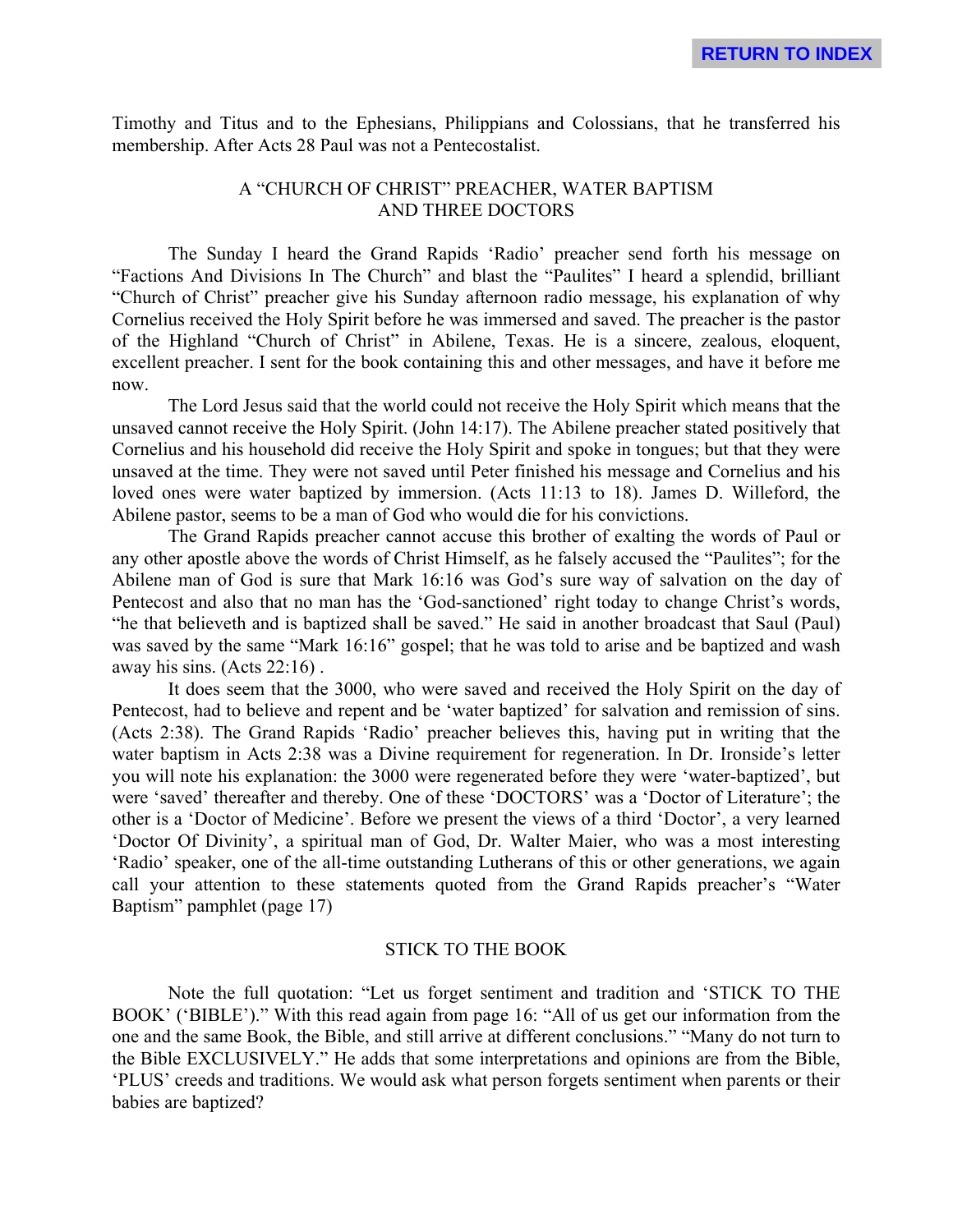The Grand Rapids Doctor and Doctor Ironside reached different conclusions. Which of the two did not 'stick to the Book', without tradition added? Dr. Walter Maier, another learned Doctor, most heartily disagreed with both of these Doctors.

Every evangelical Christian in this land should thank God for the fearless, uncompromising manner if which Dr. Maier, over the radio, stood for the verbal inspiration of the Bible, the virgin-birth and eternal Deity of the omnipotent, eternal, sinless Christ, His once-for-all vicarious death (His Calvary Baptism) on the cross, His bodily resurrection, the Personality and Deity of the Holy Spirit, the real Bible hell and Bible heaven, and the absolute necessity of regeneration to get into the Bible heaven. No man of God ever exposed the infidelity, hypocrisy and atheism of the 'christianized-agnostics' in the churches and seminaries, called 'Liberals' or 'Modernists', as did Dr. Maier.

This outstanding Lutheran preached emphatically and dogmatically and publicly stated it was his strong conviction, based upon the Word of God, that no person could enter the kingdom of God or enter heaven without receiving water baptism for the remission of sins. I heard him over the radio say water baptism was a 'must' to get into heaven. Later I saw a letter which he signed confirming this statement. His explanation as to how Mark 16:16 referred to an infant who could not believe before being baptized would not satisfy the Abilene "Church of Christ" preacher or some of the rest of us.

#### PAUL DID BAPTIZE

As you think of these four outstanding men of God, with their divers and sundry interpretations of 'water baptism', to which we shall again refer, let us think of the words of the apostle Paul, who spent eighteen months in Corinth, a large city (Acts 18:11). Paul, in I Corinthians 1:14 to 17, thus testified: "I thank God that I baptized none of you, but Crispus and Gaius" . . . "I baptized also the household of Stephanas." "Besides I 'KNOW NOT' whether I baptized any other: for Christ sent me not to baptize."

With this testimony of Paul in I Corinthians 1:14 to 17, let us think of his testimony in the same Epistle addressed to the same Corinthians: "I am made all things to all men, that I might by all means save some." Then again Paul's testimony in Acts 20:31 and 20:20: "remember, that by the space of three years I ceased not to warn every one night and day with tears" . . . "have showed you, and have taught you publicly, and from house to house, repentance and faith" . . . Then again Paul's testimonies in Galatians 4:19 and Romans 9:3: "I travail in birth again until Christ be formed in you" . . . "I could wish that myself were accursed from Christ for my brethren, my kinsmen according to the flesh."

I am sure that we are agreed that no man, with the exception of the Son of God, the Man of Sorrows, ever agonized, sacrificed and suffered and labored for the salvation of lost sinners as did the apostle Paul. If it were true that putting a little water on the head of a baby would have taken away original sin or if that water ceremony had any saving or regenerating, spiritual value, would not Paul have sprinkled every single baby in every city, town and village where he preached? If, as the Abilene pastor teaches, water baptism is a matter of life or death, heaven or hell, do you think for one moment Paul would have thanked God that he 'water-baptized' fewer than a dozen people? Do you think for one moment that the Abilene "Church of Christ" pastor would testify, "I do not know whether I baptized more than ten or twelve people in a large city where I preached the gospel for eighteen months: in fact I thank God I did not?" Would he say,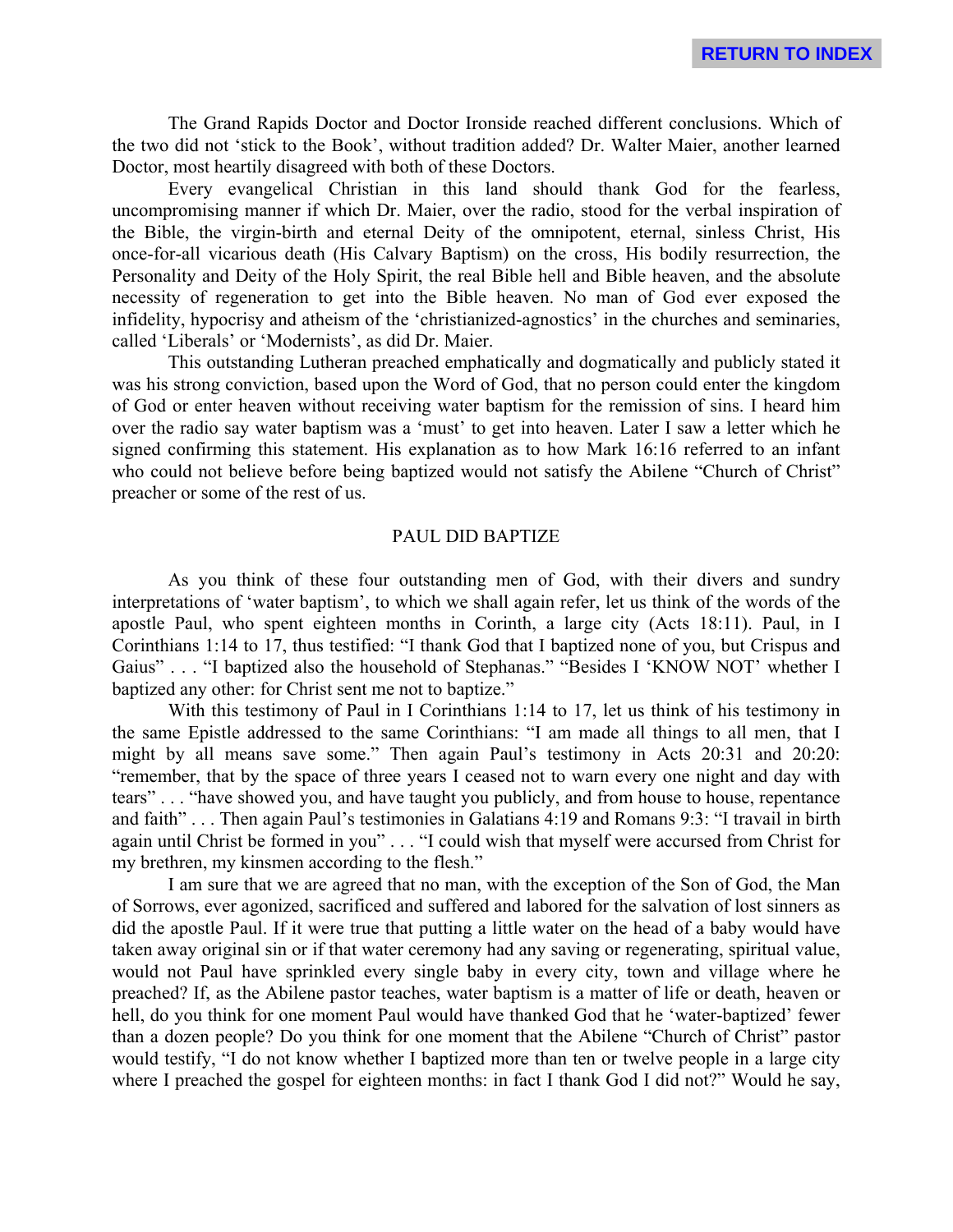"Christ sent me not to baptize?" Or would he say, "I thank God I spoke in tongues more than ye all?" (I Corinthians 14:18).

Was Paul saying, in I Corinthians 1:14 to 17, that he thanked God he helped very, very few to testify of their salvation by baptizing them?

#### COMPLETE JUSTIFICATION BY GRACE WITHOUT WATER

There have been only a few men with whom I have been acquainted who were more outstanding as preachers of the unmixed gospel of grace than the Grand Rapids 'Radio' Bible-teacher. He has been much used of the Lord in getting sinners saved and changing many 'hope-so' church member into 'know-so' Christians. He admits he did not get his "grace" gospel from the twelve apostles in the first seven chapters of Acts, which he calls "the kingdom age." He explains that during those first years after Christ's Calvary Baptism (Luke 12:50), water baptism was a requirement for regeneration before the age of grace began. (Read his letter). Our brother got his 'grace' gospel from Paul, who received it from Christ. (Galatians 1:11 and 12... Ephesians 3:1 to 4). He is just as much a 'Paulite' in his grace gospel preaching as is any true grace preacher, and has obeyed I Corinthians 11:1.

Note what he writes in his 'Water Baptism' pamphlet, page 21: "We are saved by grace through faith, and the 'MOMENT' we believe we are baptized in the Holy Spirit. That makes our 'justification' 'complete'." "After that, as a matter of testimony and obedience we receive our water baptism." He thinks he proves his interpretation by Romans Six. Now page 15: "They believed first and that saved them." 'Baptism did not save them."

Certainly if the believer's justification is complete the very moment he, in God-given faith, meets God at Calvary, where the 'Death Baptism' of the eternal, sinless Son of God took place (Hebrews 9:26 . . . I Peter 2:24), the believer's identification at the same moment is complete. If there is any water in Romans Six, water is more than meritorious; 'water baptism' helps to transform a 'dead sinner' into a 'living saint'. (Romans 6:13). If there is water in Romans Six, the Abilene "Church of Christ" pastor is right.

# TWO MORE 'GRACE' PREACHERS ADD TO THE CONFUSION

During the fifty-six years that I have been saved I cannot remember having heard any man of God proclaim the unmixed, glorious, wonderful gospel of grace more forcibly, more intelligently, more clearly than Mr. Alex Stewart. He certainly knows how to preach the 'grace' gospel as it is described in II Timothy 1:9, Titus 3:5 to 7 and Ephesians 2:8 and 9. But as to water baptism, he heartily disagrees with the three 'DOCTORS' we have mentioned, and more heartily with the Abilene radio pastor.

Mr. Stewart has practiced what he believes concerning water baptism. He is one of a number of spiritual, faithful, gifted Bible teachers who believe in 'HOUSEHOLD IMMERSION'. He puts up just about as good an argument as some of the various and sundry arguments presented by scores of baptizers who disagree with him. He quotes I Corinthians 10:1 to 6 and Exodus 12:37 and Exodus 14:26 to 31 to prove to his own satisfaction that, because the little baby Israelites were baptized unto Moses in (or by) the Red Sea with their parents, although the babies were not old enough to know what it was all about, the little babies of Christian parents in this age and dispensation of grace should be immersed with their parents. He forgets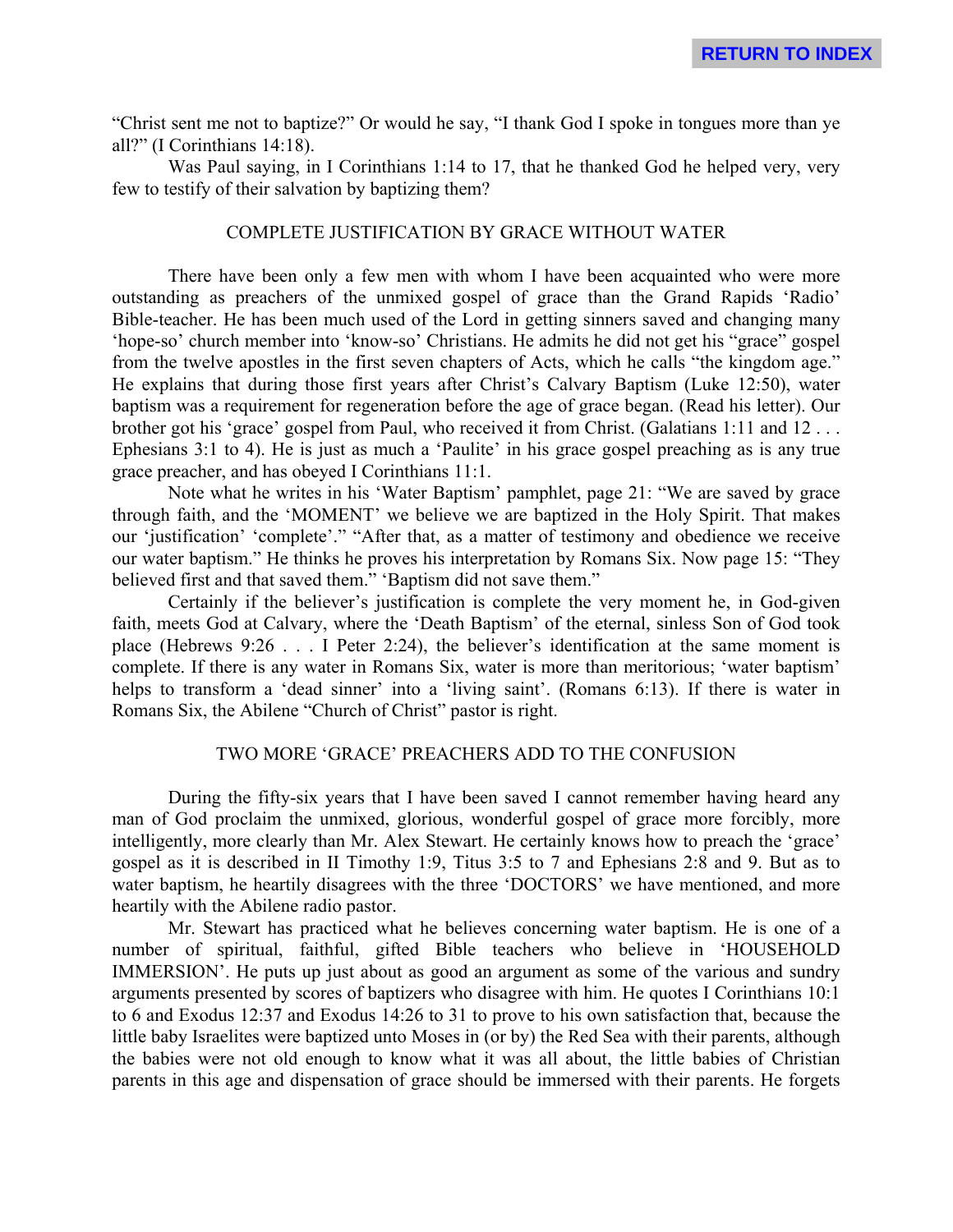to tell them that all of those Israelites had a 'DRY' baptism. The three 'DOCTORS' we have mentioned, and the Abilene pastor, reject this interpretation.

Dr. Louis Bauman, formerly of Long Beach, California, was a most interesting preacher, a sound Fundamentalist, who contended for the faith once for all delivered unto the saints. He was identified with the Dunkard Brethren. These splendid, spiritual saints are sure that they literally and faithfully obey the Scriptures when they baptize their 'subjects', not only in the Name of the 'Tri-Une' God, but when they immerse them all the way under 'three times', face forward. It seems that this formula and interpretation is very thorough.

Any church demanding immersion, in obedience to Matthew 28:19 and 20, should take in members who have been buried three times in water by a Dunkard Brethren pastor. But our Grand Rapids preacher has given us a most difficult, if not impossible, assignment; get rid of sentiment and tradition. How? When he permitted a preacher to immerse him after he had been a pastor for many years, sentiment and tradition were involved.

# TWO OTHER LEADING FUNDAMENTALISTS DISAGREED

If you were acquainted with the two other Fundamentalists we are to mention and their long, faithful and fruitful ministries, you will surely rate them as among the best of the outstanding 'grace' messengers and Bibleteachers of all times. One is Dr. William B. Riley and the other Dr. Arno C. Gaebelein. They have both departed to be with Christ, absent from the body, present with the Lord. They were aggressive, faithful, spiritual, busy servants of the Lord Jesus and will surely be abundantly rewarded for their long, courageous, faithful, somewhat militant service. It was said of Dr. Riley that he was a Baptist first, and a Christian second. This is sin according to the Grand Rapids preacher, in his "Factions And Divisions" pamphlet (page 7) who writes "SECTARIANISM IS SIN." Therefore we trust this report concerning this militant Fundamentalist is not true. He was a good Baptist. He was a true and faithful Christian.

At one of our Fundamentalists Bible Conventions Dr. Riley had a good heart-to-heart talk with Dr. Gaebelein concerning 'BAPTIST' baptism. He tried to persuade Dr. Gaebelein to be immersed. Being a better Bible student than Dr. Riley, he ask him 'WHY'. Dr. Riley said as a 'testimony', as a 'witness'. Dr. Gaebelein believed that the Scriptural way of witnessing and testifying is obedience to the twelfth, thirteenth and fourteenth chapters of Romans and the third chapter of Colossians, and he asked Dr., Riley a very interesting question, "what have I been doing for the past thirty-five years?" From Dr. Riley's question, you may well imagine that he was sure that his watery grave burial will win for him a reward that Dr. Gaebelein will miss.

Dr. Riley was more consistent in his views than is our Grand Rapids brother, in that he permitted an elder, with the gift of healing, to bless healing handkerchiefs in his church building. The healing minister was a splendid Christian gentleman and quoted Acts 19:11 and 12. Dr. Riley should have permitted another man of God to quote Acts 20:9 to 11 and 9:40 and raise the dead. The same Christ, who told His apostles to 'waterbaptize', told them to raise the dead and heal the sick. Where do we find that He rescinded the command to perform miracles? What about:

# THE QUAKERS AND THE MEGIDDO CHURCH?

Thousands upon thousands of Christians, called "Friends" or "Quakers," converted under the Bible preaching of George Fox and William Penn and many other of their faithful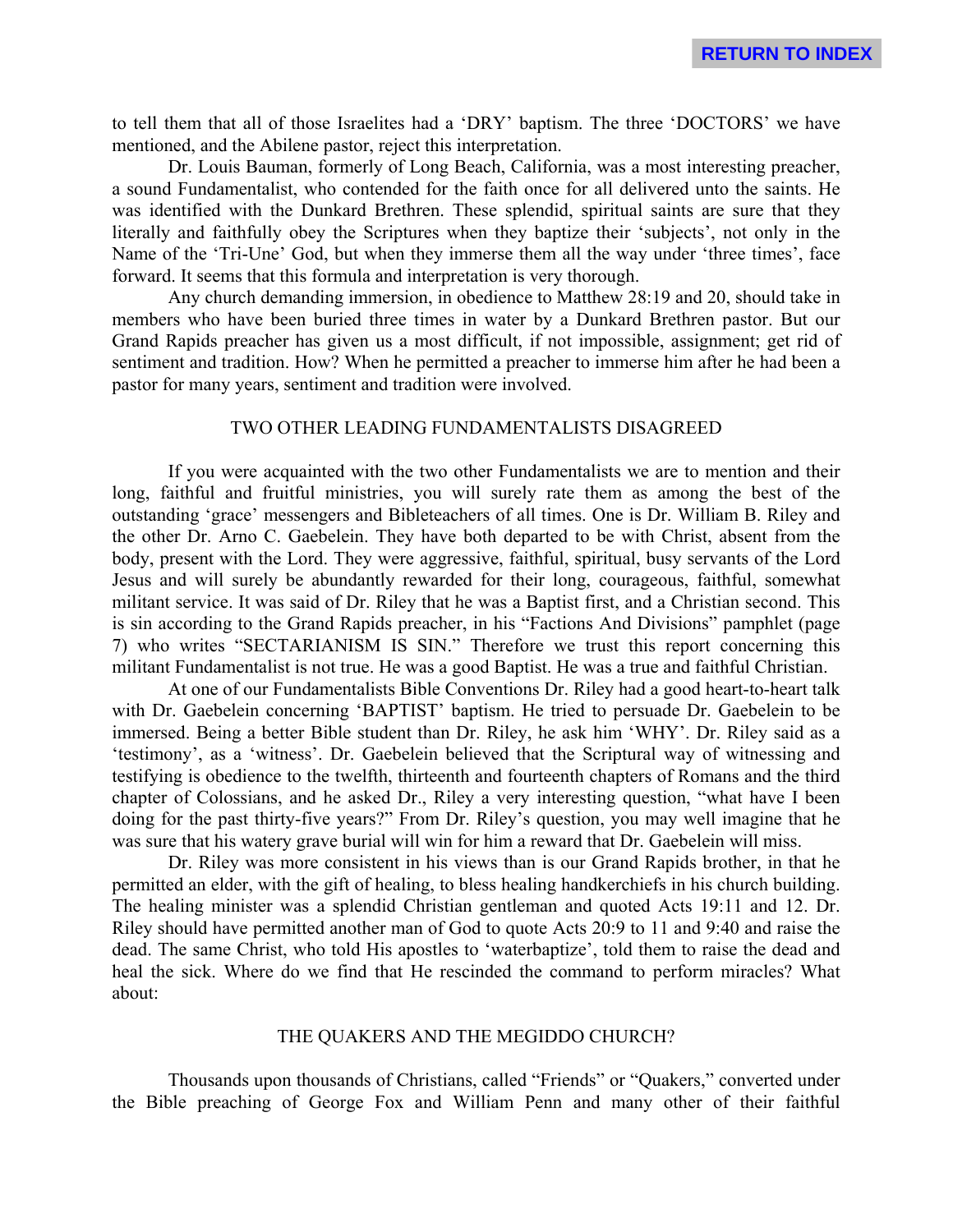evangelists, were just as spiritual as the other Christians in the seventeenth and eighteenth centuries. They became Christians, spiritual, consecrated Christians, and remained so, without any kind of water baptism.

They may have held to their strong convictions and defended their stand for the sufficiency of the Divine baptism, as did the theologians in the Megiddo Church, formerly known as "The Christian Brethren." Have you ever read their doctrinal statement? One statement is concerning 'water-baptism': "waterbaptism was a part of the apostolic commission, and ceased with the gifts of the Spirit." They contend that if Mark 16:14 to 18 is the Christian's program for today, the signs and miracles of Mark 16:17 and 18 are to follow the water baptism of Mark 16:16. They remain or go together. They say they 'go'. Water and miracles and signs. The Pentecostalists say, they all remain.

If what Dr. Walter Maier taught concerning Mark 16:16 is true, or what the Abilene "Church of Christ" pastor teaches is true, it must be true that no Quaker will be in heaven. None of the other Fundamentalists we have mentioned believe this; for they do not believe that water baptism is a requirement for Spirit baptism into the Body of Christ, for regeneration, redemption, righteousness, salvation or eternal life.

#### WHO HAS THE ONE CORRECT VIEW?

Remember the statement in the "Water Baptism" pamphlet, page 2: "there can be only 'ONE CORRECT' interpretation of baptism, and so it goes without saying, that most of the views must be wrong, since only one can be right." "Behold, how good and how pleasant it is for brethren to dwell together in unity!" (Psalm 133:1). Wouldn't it be good and pleasant if all Christians would endeavor to keep the 'UNITY' of Ephesians 4:1 to 7, recognizing 'ONE' Church and 'ONE' baptism? This is what some of us 'grace' preachers, whom our Grand Rapids brother, in sarcastic derision calls 'Paulites', and in ridicule, 'Bereans', would urge him to do. I doubt if there is a single Bible doctrine, including his strong stand for 'grace' and the believer's eternal security, with which we disagree, but his 'waterygrave' burial shuts us out of his fellowship. He seems to prefer the 'SECTARIAN' BAPTISTS. Many of us know that he was an excellent, faithful preacher for some years before he testified by his "watery-grave" burial that he was dead to sin and crucified to the world. I think he will testify that he was more gracious before he was buried in water than thereafter. Water baptism doesn't make any person gracious or spiritual.

If I should mention a few of the most gracious, spiritual, devout, sincere, conscientious, faithful saints I have known during the fifty-six years I have been saved, I would include a separated, consecrated, unselfish saint, who was never 'water-baptized' and was sure that the Bible means just what it says in Ephesians 4:4 and 5, "there is 'ONE' baptism" (which is not water).

Only one baptism (a Divine baptism) is required to have fellowship with the Lord; but two are required by our Grand Rapids brother to have fellowship with him. Once upon a time he knew the truth of the 'ONE' BAPTISM, God's instructions to keep the 'UNITY' of the Spirit. But now he is just as guilty as is any other religious leader in causing Factions And Divisions in The Church; for that is exactly what water baptism does.

Here let us again refer to:

#### THE WATER BAPTISM RAZZLE-DAZZLE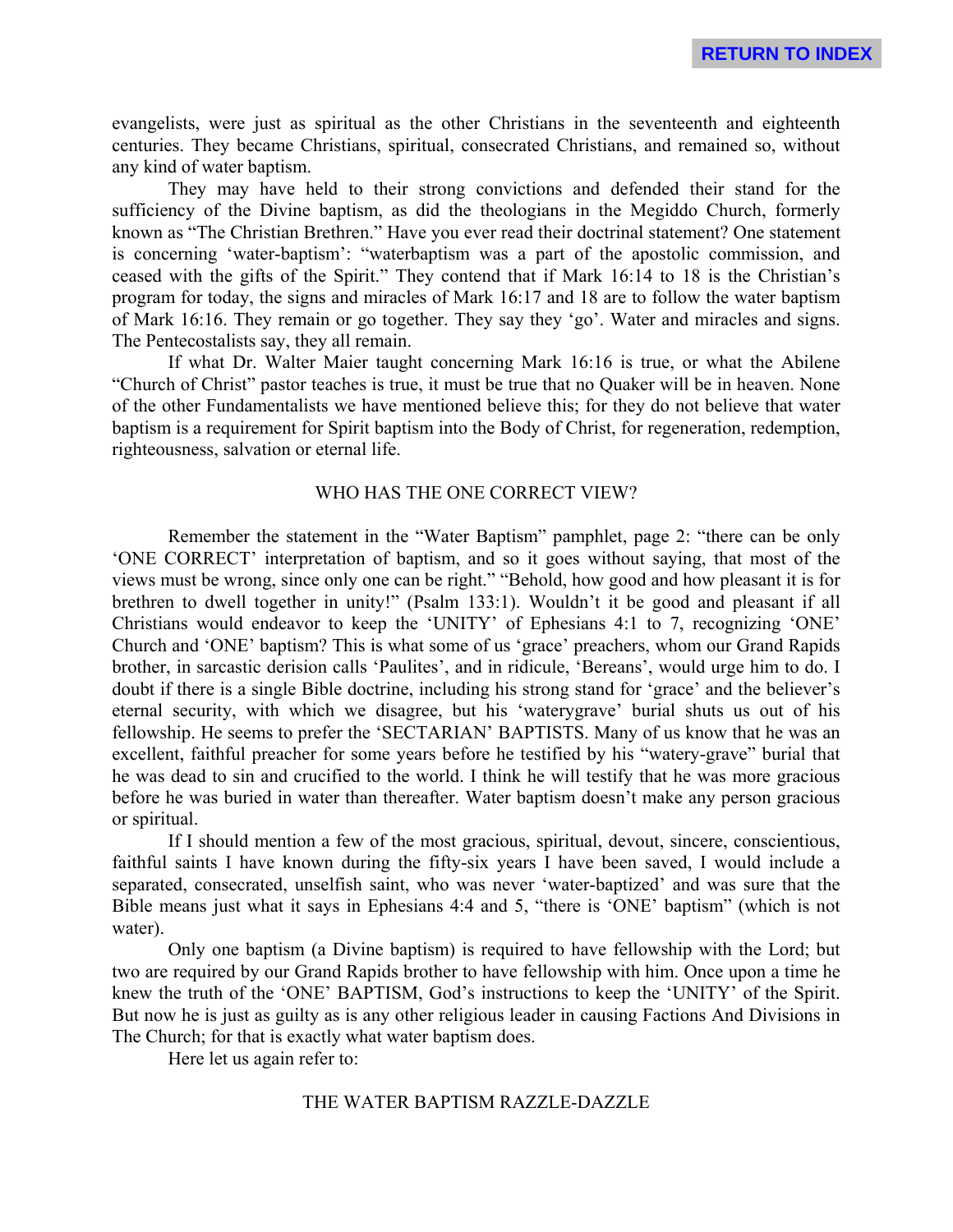There are more than 200 million Roman Catholics, who are in dead earnest concerning the true meaning and significance of holy-water sprinkling, to take care of original sin. There are more than 100 million Protestants who have been taught that a little water sprinkled on the head helps to perform the miracle of regeneration. There are more than 50 million other 'sprinkled' Protestants, who are sure the ceremony is not necessary for regeneration, righteousness or salvation, but should be required for church membership and Christian fellowship.

Inasmuch as the Mormons and Jehovah's Witnesses and Seventh Day Adventists, all of whom demand a burial in water, are not considered evangelical in their preaching, we will put them in a different class. But among the Pentecostalists and Church of God preachers and members, the Church of Christ, the Disciples, several 'Apostolic' groups, who hold tenaciously to Mark 16:16 and Acts 2:38 and to 'immersion', a burial in water is an absolute requirement for regeneration and salvation.

With but very few exceptions, the religious leaders of these 'immersion' groups teach that the 'ONE BAPTISM' of Ephesians 4:5 is a burial in water, and that both verses, Romans 6:3 to 4, refer to water. They teach that 'born of water' in John 3:5, means regeneration by immersion of course with repentance and faith. They interpret Colossians 2:11 as spiritual circumcision, but Colossians 2:12 as physical baptism. They interpret Galatians 3:27 as water baptism. They admit that all who have been immersed have not put on Christ; but they are sure that the 'unimmersed' have not put on Christ. They are sure that the 3000 on the day of Pentecost would not have been saved, would not have been regenerated or received the Holy Spirit, if they had not first been immersed. They are equally sure that Peter and John would not have laid hands on the believers in Samaria, if they had not first been saved by the "Mark 16:16" gospel, if they had not been "water-baptized" for the remission of sins. They are sure, from Acts 22:16, that a burial in water helped to wash away Paul's sins.

The Dunkard Brethren would say that the water baptisms we have mentioned are not adequate; for the penitent believer should be buried completely under the water 'three times' face forward.

#### HOW TO SOLVE THE ENIGMA

If we could get the more than 400 million Romans Catholics and Protestants to unanimously agree with the statement in the 'Water Baptism' pamphlet, page 10, "water baptism is a testimony of a work which already has been accomplished, and therefore has nothing to do with the obtaining or the retaining of salvation," then we could begin and go from here and perhaps make progress in solving the waterbaptism enigma. But more than 350 million vote against this. It does seem then that the only way for all who really want to be sure that they have fully complied with the 'water-baptism' commands and requirements, and have obeyed the Bible, is to first go to the Roman Catholic priests, taking their babies, if they have any, and receive christening with holy water. Then inasmuch as there would be some doubt and dissatisfaction, the feeling of insecurity, they might go to a Lutheran preacher and get 'Lutheran' sprinkling for adults and infants.

There are more than fifteen million Methodists, Presbyterians, Reformed and Christian Reformed and Swedish Covenant Church members in this country, who have been sprinkled. While the Methodists and the others mentioned do not agree among themselves as to the "why" and meaning of the 'sprinkling' ceremony, they do not agree with the Lutherans, that there is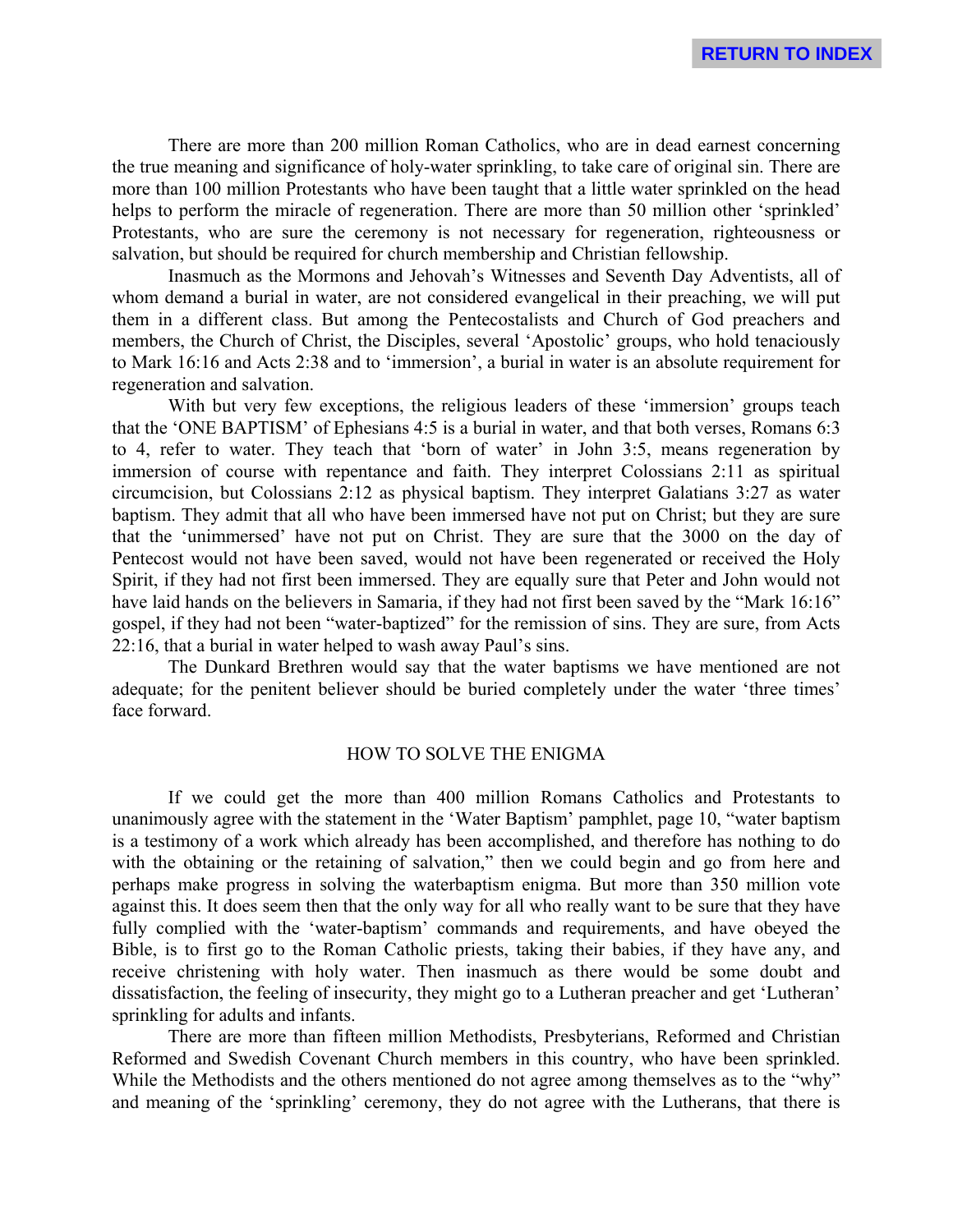some kind of magic or transforming power in a few drops of water on the head. With the Episcopalians and the Church of England sprinkling has a little different value and significance. Plenty of sentiment and tradition.

A short while ago I heard a Lutheran 'radio' preacher give a message on "The Vine And The Branches" of John 15. He explained the value of their two ordinances, water baptism and the Lord's Supper or Holy Communion. He said water baptism is one thing necessary to become a branch in the Vine, and their Lord's Supper (with a very special significance) is one thing necessary to remain as a branch in the Vine.

The Reformed Churches and the Presbyterians guarantee to their members the benefits and blessings of the Abrahamic Covenant, which formerly included the Covenant of Circumcision which took in the little children And as they are sure that now sprinkling in the New Testament is he seal, having taken the place of physical circumcision, they sprinkle adults and infants. No person should miss any of the blessings and benefits of the promises that God made to Abraham for Israel and the rest of the human race. So why not receive 'Covenant' sprinkling?

Then after permitting the Methodist and Episcopal minister to add their sprinkling ceremony, it might be well to check up with the Congregationalists, Moravians, Nazarenes, United Brethren, Mennonites and Evangelical Free Church. With the exception of some of the Nazarenes and Mennonites, some one of the baptisms already mentioned, might admit you into their churches and fellowship.

#### MILLIONS HAVE NOT BEEN IMMERSED IN WATER

There are well over 350 million people living today who were sprinkled when they were babies too young to repent and exercise faith in Christ and His saving gospel. Undoubtedly more than five times this number, now dead, were sprinkled and not immersed in water. Only God knows how many of the those 'gone' were saved and went to be with Christ, and just how many of the more than 350 million 'remaining' are saved. (II Timothy 2:19).

Most immersionists believe that all children who die at an age too young to be responsible for repentance and faith die saved, with or without any kind of water baptism. Of course the Mormons and Jehovah's Witnesses and the Christadelphians would give an explanation somewhat different than others. The Mormons would also question the validity and efficacy of any immersion not by the hands of a disciple of Joseph Smith. They might let a person, with alien baptism be some kind of a saint, but not a 'Latter Day Saint'. Mrs. White's "Pillar of Fire" disciples would require "fire" baptism.

While the great majority of the religious leaders of the Southern Baptist Church would not permit Christians, who were sprinkled as infants and not later immersed, at their Communion table, they will admit that they have met some very spiritual, consecrated, gracious, saved Presbyterians and Methodists and Episcopalians. The Plymouth Brethren 'Household Immersions' are sure the babies should have been buried in water.

Our Grand Rapids brother will admit that some of the most spiritual, consecrated, gracious saints he has met were members of the Reformed and Christian Reformed Churches, not one of whom agreed with his 'waterygrave' burial 'testimony'. On page 18 ("Water Baptism" pamphlet) he quotes Dr. Albertus Pieters, a "Reformed Church" theologian, who has put in print the truth that there is not one definite statement in the Scriptures that infants were sprinkled or immersed in the days of the apostles. So they do not 'STICK TO THE BOOK' apart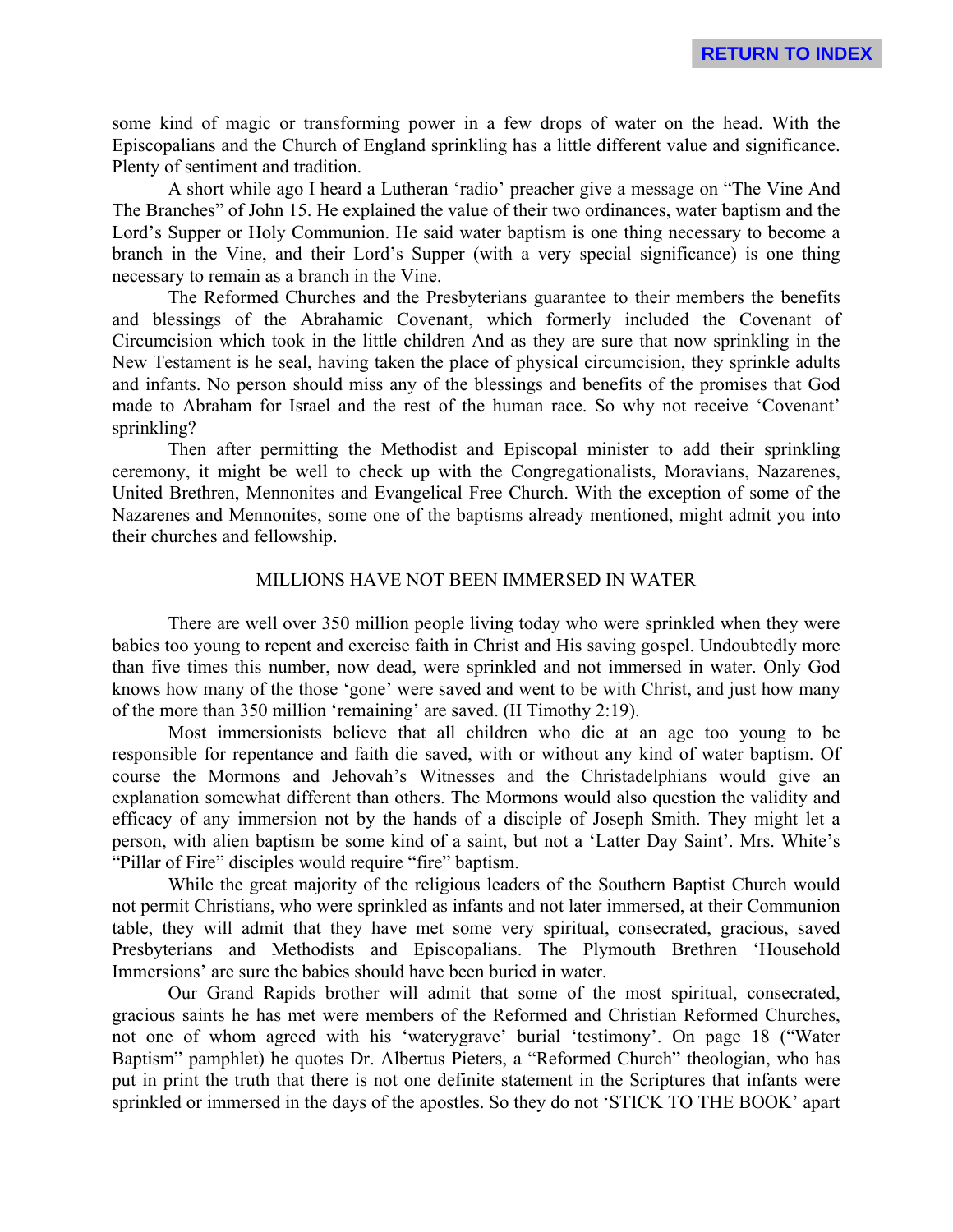from sentiment and tradition. But why did not our Grand Rapids brother 'STICK TO THE BOOK', and confess that never once did any of the apostles say "a burial in water, after Acts Seven, became a 'testimony' that the adult baptized was a 'separated', 'dead-to-sin', 'dead-to-the world' Christian? This he teaches, with considerable sentiment. Where is the word 'testimony', relating to water baptism, mentioned in the Scriptures? Both Dr. Pieters and the Grand Rapids Doctor think some verses imply what they teach. If what one of them teaches is 'sound doctrine', what the other teaches is anything but. They are both spiritual, faithful Christians. Both of them know that they were chosen in Christ from before the 'overthrow' of the world (Ephesians 1:4 and 5), that they were baptized by the Holy Spirit into the 'ONE BODY' of Christ, and they both believe in eternal security. They will both reach the same heaven. They will then forget their "water-baptism" differences. Surely all of us should see how the devil has played havoc with the visible Church, how he has wrecked and ruined Christian fellowship and caused unholy disunity with thirty or more different "water baptism" theories and vagaries.

The Lord has established the 'UNITY' He would have members of His Body keep, according to Ephesians 4:1 to 7. Among other things 'ONE BAPTISM', which is not something a religious human being can do, but the 'DIVINE BAPTISM' accomplished by The Father, The Son and The Holy Spirit. "That there be no division in the Body." (I Corinthians 12:25 and I Corinthians 12:13). Christ and His "Calvary" "Baptism" (Luke 12:50) is sufficient for the believer's eternal redemption.

What value or virtue to the unsaved world was the 'water-baptism' ('burial in a watery-grave') of the Corinthians, the sanctified Corinthian saints? Our brother is sure that their burial in water they received was a 'testimony' that they were Christians; separated saints; 'dead-to-sin'; 'dead-to-the-world'. He writes in his two pamphlets that they were "whimpering cry babies," "contentious," "quibbling," "fighting," "criticizing," "carnal." He thus sums it up in his "Factions" pamphlet, page 5 . . . "They were carnal, wicked, worldly and contentious." But he writes that their Christian 'water baptism', their burial in water; was a 'testimony'. What kind of testimony? Note again page 1; "they were carnal and divided into factions and cliques, fighting among themselves, bickering, arguing, going to law before the world." I ask you, "what was their water witness worth to the world?" Such saints must surely find comfort today in the words of our brother, page 2, "their salvation depended not on their behavior, but upon the grace of God. One would hardly imagine these worldly Corinthians as believers, but salvation is by grace."

After reading both pamphlets we wonder what would be our brother's choice, if he had to choose between a church-member like those miserable, carnal, fighting, contentious Corinthians, whose water baptism was exactly proper, or a spiritual, separated, faithful saint, who has been sprinkled, or even one who glories with Paul in the 'CALVARY' 'BAPTISM' of Christ. (Luke 12:50 . . . Galatians 6:14).

But we must get back to our:

# WATER BAPTISM RAZZLE-DAZZLE AND SOLUTION OF THE ENIGMA

As I write this message I think of the name of a splendid Radio program. It is called 'UNSHACKLED'. How the confused religious Christians on this earth are being tossed to and fro with divers and sundry interpretations of water baptism! They should be established in God's way (Romans 16:25), and should be taught to see what is "the dispensation of the mystery," (Ephesians 3:9). Thereby they would not only be unshackled as to water baptism and signs,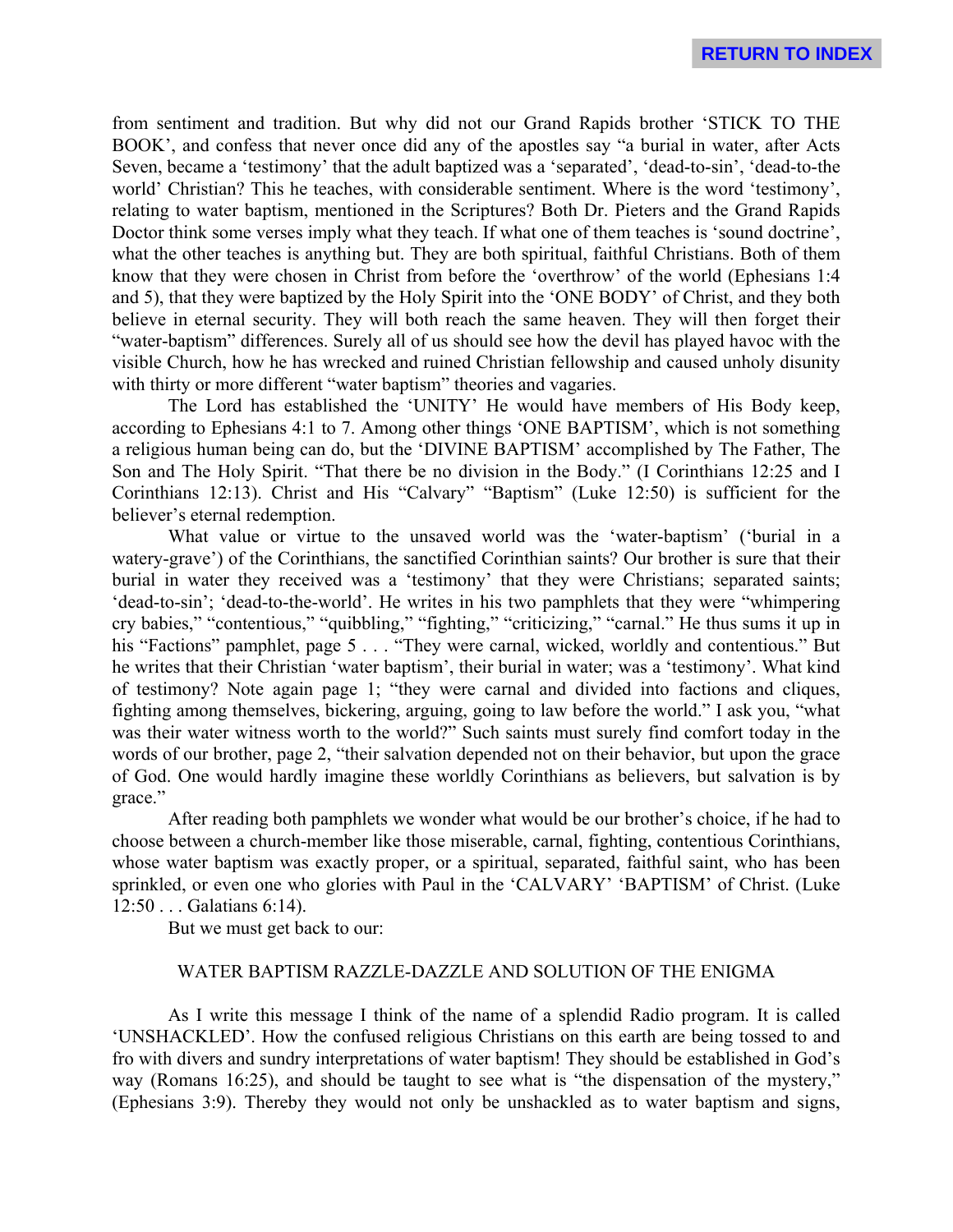visions and miracles, but know the meaning of II Timothy 2:15. Much may be learned in the last verses of the eighteenth chapter of Acts, where we read how a wonderful man of God was delivered from his "baptism" confusion by a 'grace' Bible-teacher.

The experience of Aquila and Apollos, in Acts 18:24 to 28, should teach every "Pentecostal" preacher, every "Church of God" preacher, every "Church of Christ" preacher, including the splendid Abilene pastor, the difference between going back to Pentecost, and "going on to perfection"; the difference between Acts 2:38, Acts 8:5 to 15 and Mark 16:14 to 18, before the 'FALL' of God's Kingdom nation (Israel), and the ministry and commission of 'reconciliation' (II Corinthians 5:15 to 21 . . . Romans 5:10 and 11 . . . Colossians 1:20 and 21), when and because of the 'FALL' of Israel. (Romans 11:15 . . . Romans 11:30 . . . Acts 13:46, Acts 18:5 and 6).

Like Apollos, before he learned from Aquila the difference between "the gospel of the kingdom with John's baptism," and "the gospel of grace" and "the unsearchable riches of Christ," which the risen Christ, by revelation, made known to and through the apostle of the Gentiles (Romans 11:13 . . . Ephesians 3:1 to 8), the preachers in the several religious movements we have just mentioned, with great zeal and enthusiasm preach that water baptism is a Divine requirement for regeneration and salvation.

It is not a surprise, therefore, that The Church of Christ preachers, who cling tenaciously to Mark 16:16, hold on to James 2:24, "by works a man is justified, and not by faith only." Of course with them the believer is in no position to be justified by other works until he first becomes a justified believer by the religious work, water baptism along with faith and repentance. If justification by works means "salvation by works," no one is saved.

There are some very, very sincere, conscientious, consecrated, faithful Christians connected with five or six varieties of Pentecostalists and Full Gospel Assemblies. Their preachers guarantee to do for a person, spiritually, much more than the other Christian churches who do not proclaim and practice the "Full Gospel." Many of them cannot bestow the full blessing for that person without the laying-on of hands. You will find plenty of sentiment in their meetings; and you will find that they generally "Stick To The Book."

They are not much on tradition, and they ignore II Timothy 2:15 and Romans 16:25. They contend that The Church of Christ preachers have no authority to separate Mark 16:17 and 18 from Mark 16:16 or preach "water" regeneration and not go in for visions, dreams, trances, healing sickness, speaking in tongues and other miracles.

If a person is to take no chances, and miss no 'water baptism' blessings, it would be well to get Pentecostal and Church of Christ water baptism, both for the remission of sins, not "with" water but "in" water; and thus be certain of being born of water. But if there is still just a little doubt, then it would be well for the person, already 'much-baptized' to let the Dunkard Brethren baptizer put him under three times.

Of course, if you do not keep the seventh-day sabbath and are not willing to do so, the Seventh Day Adventists would not bless you with their watery-grave burial. And if you have decided that you do not want to be a "Latter Day Saint," then you will miss the transforming power of Mormon baptism. If you miss this miracle-working Mormon baptism, you cannot stand in for your deceased loved ones and be baptized for the dead.

#### NOW BACK TO CALVARY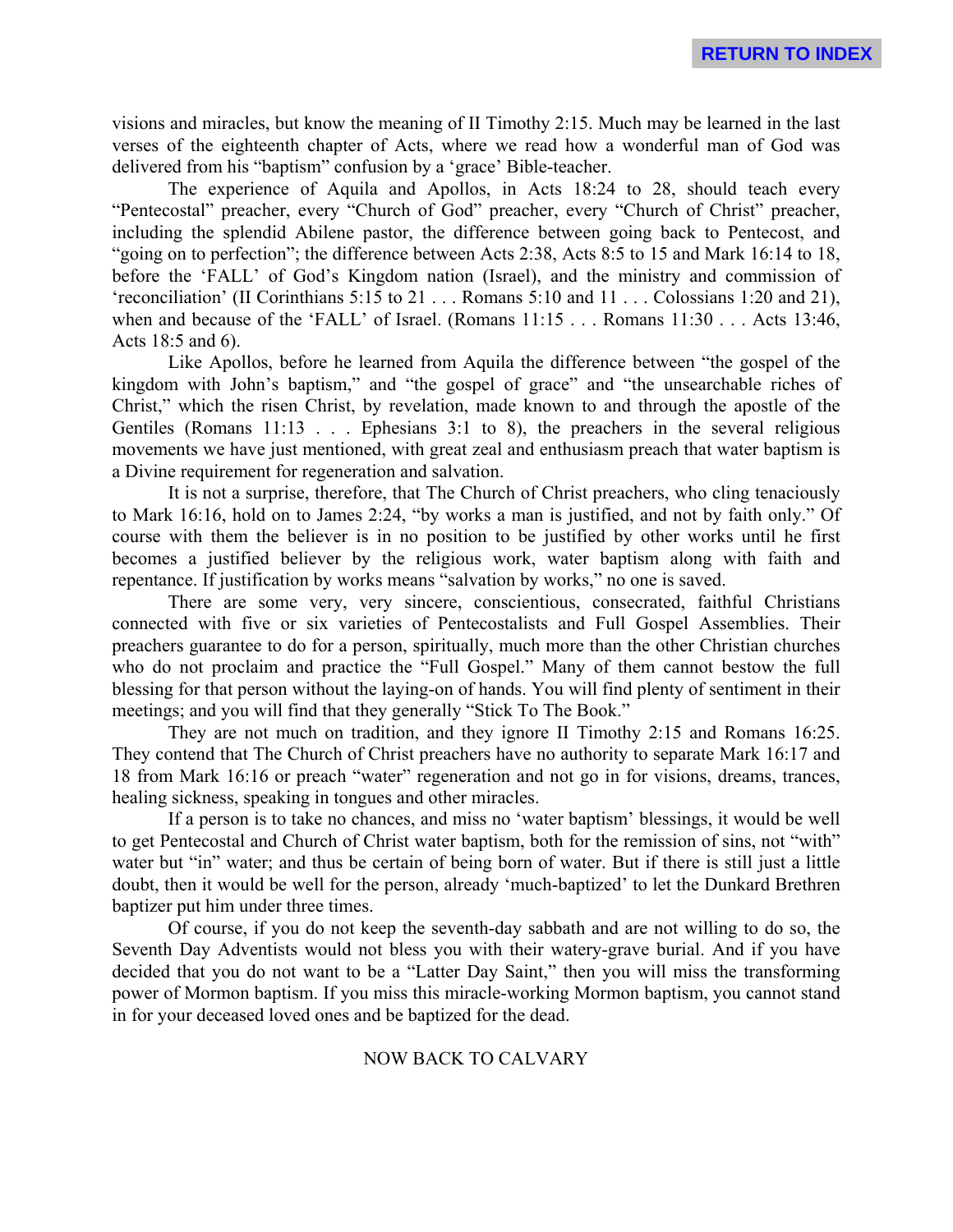In the midst of this utter confusion, behold the Lamb of God Who beareth away the sin of the world. Stand still and see the salvation of the Lord. Be like the apostle Paul; get rid of your religious entanglements and glory in that once-for-all "BAPTISM" of the Eternal God in human form on Calvary's cross. Then and there the Sinless One, Who cried "Finished," settled the sin question for time and eternity. There remaineth no more sacrifice or offering or remedy for sin. (Hebrews 9:26 . . . Hebrews 10:10 to 14). Know of a surety that Acts 2:38 and Mark 16:16 do not present the gospel of grace. Rejoice in the truth of Titus 3:5 to 8, II Timothy 1:9 ... Ephesians 2:8 to 10 . . . Ephesians 1:6 and 7 . . . Romans 3:24 to 28, and be "stablished" according to Romans 16:25.

#### THE THREE LETTERS AND THE GREAT COMMISSION

In this pamphlet we are printing two letters written by Dr. H. A. Ironside, who was indeed an outstanding 'grace' preacher and considered by a very large number of Christians to be one of the best Bibleteachers of all times. We are printing a letter written by the Grand Rapids author of the printed messages 'Factions' and 'Water Baptism'. Both of these brethren believe that God's present 'grace' 'BODY' program is being carried on under the 'great commission' of Matthew 28:19 and 20, which the resurrected Christ, before His ascension, gave to His Eleven apostles (on a mountain). (Matthew 28:16). Note what the Lord said: "Go ye therefore and disciple all nations, baptizing them in the Name of the Father, and of the Son and of the Holy Spirit; teaching them to observe all things whatsoever I have commanded you."

Very shortly after the Lord spoke these words the Eleven asked this question, "wilt Thou at this time restore again the kingdom to Israel (Acts 1:6)?" During the days between the resurrection and the ascension of Christ, the Saviour spoke of the "things pertaining to the kingdom of God." (Acts 1:3). When we read in Acts 11:1 to 5, several years later, the other apostles seriously objected to Peter's having preached to a religious, praying, God-fearing, Jew-loving Gentile, and in Acts 11:19 that the Jerusalem disciples preached to none but Jews only, we certainly should know that the resurrected Christ did not teach the Eleven apostles concerning the 'Joint-Body' of Ephesians 3:6, the 'One New Man' of Ephesians 2:15 and 16 in which believing Jews and Gentiles would be reconciled into 'One Body' by the cross. Surely the "Church of the Mystery" did not begin on Israel's feast of Pentecost. If the Lord had in His mind or intended to teach the Eleven truth concerning "The Church Of The Mystery," described in Ephesians 1:4 to 4:7, then Paul's statements of Acts 13:46, Acts 18:5 and 6, Romans 11:11, Galatians 1:11 and 12, I Corinthians 3:10, II Corinthians 5:16 to 21, Ephesians 3:1 to 4 and Ephesians 3:8 are meaningless.

If Paul had taught his converts in Galatia to observe all things pertaining to the 'kingdom' which Jesus of Nazareth instructed the Eleven to observe and teach, he would never have called them "foolish, betwitched Galatians"; for he would have bewitched them and would have perverted the "grace" gospel and frustrated the grace of God by mixing "the gospel of the kingdom," "the gospel of the circumcision," with the unmixed "gospel of grace." (Romans 1:16).

#### ANOTHER GREAT COMMISSION

There is a great difference between working under the commission of Matthew 28 and the 'RECONCILIATION' commission of grace (II Corinthians 5:16 to 21) given by the risen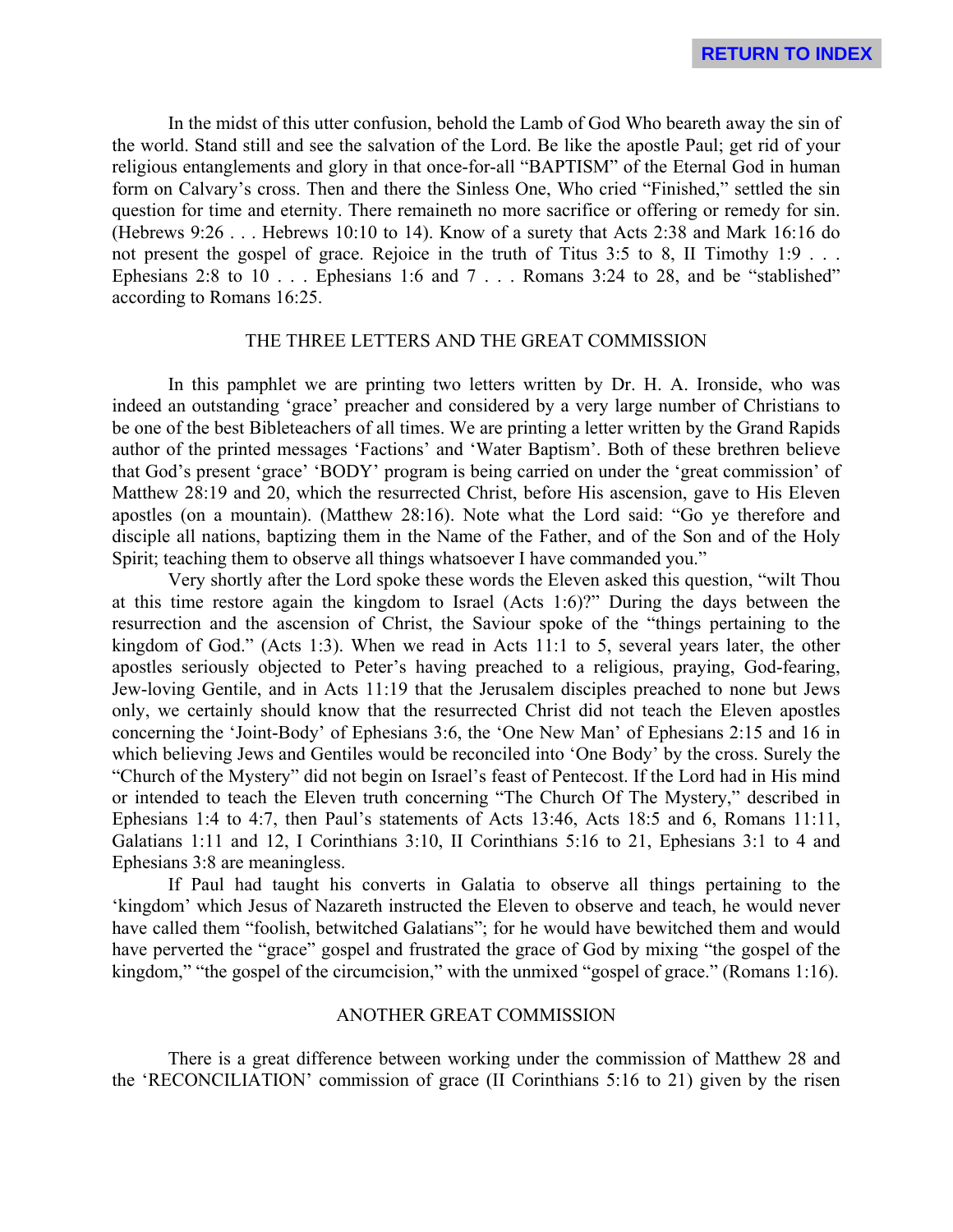Christ in heaven when and because of the casting-away of Israel. (Romans 11:15). Matthew 28:19 and 20 did not contemplate Romans 11:11.

If God's present spiritual "grace" program, concerning His 'Eternal Purpose' was being carried on under Matthew 28:19 and 20, then as our Grand Rapids brother teaches in his "Water Baptism" pamphlet, pages 11 and 12; "there is nothing to prevent a believer from baptizing another believer" . . . "no prohibition anywhere in the Scriptures against any believer baptizing other believers." This is not only good sound reasoning, but it is absolutely true. Our brother might have added, "there is no command in the Bible for any member of the Body of Christ to "water-baptize" some other member of that Body."

There are many young boys and girls, from ten to eighteen years old, in the Body of Christ. Is there any Scripture that would forbid them the right to preach another youth into the Body of Christ, in what we call personal-work or soul saving? When they preach them into Christ and His Body, are they working under Matthew 28:19 and 20? If so, does the religious leader have the Scriptural right to say, "you disciple them, but the clergyman must baptize them in water?" Remember "sentiment and tradition." Has not one twelve-year-old member of the Body of Christ boy or girl the right to "water-baptize" another saved twelve-year-old child, if the Church is working under the so-called great commission of Matthew 28? In II Corinthians 5:16 to 18 we have a great commission.

# DID THE AGE OF GRACE BEGIN WHEN THE KINGDOM AGE ENDED WITH ACTS 7?

Read again the letter written by the Grand Rapids 'grace' preacher. Peter preached water baptism for regeneration and the remission of sins, in Acts 2:38, and all during the kingdom age, which ended with the stoning of Stephen. Then Water Baptism, which he calls "Christian" baptism, took on a new meaning, and the age of grace began. This means that Peter and the Eleven worked, in the kingdom age under the Matthew commission until Acts 7, and then the Twelve and later on Paul worked under the same commission in making known "the dispensation of the mystery," which was "HID IN GOD" from the beginning of the world. (Ephesians 3:9).

Now to add to this utter confusion Dr. Ironside taught that after God has completed the Body of Christ Israel will be saved and will be sent out to disciple and baptize in obedience to Matthew 28:19.

Both of these 'grace' preachers know that if Peter and the Eleven were in the Body described in Ephesians and Romans 12:4 and 5 at the time Cornelius was saved and "water-baptized," or if they preached Cornelius into that Body, Cornelius did not know it and neither did any of the Twelve know it at the time they learned the truth of Acts 11:18 some years after Pentecost. Neither of these 'grace' preachers preached Acts 10:3 and 4 and Acts 10:34 to 36 to sinners. They know that Peter did not preach the 'grace' gospel of Titus 3:5 to 7 and Romans 4:4 and 5 to Cornelius, or any salvation message to provoke Israel to jealousy. (Romans 11:11). They were very careful not to do that, until they learned that the risen Christ had revealed a new message to Paul.

Compare Acts 8:5 to 15 and Acts 22:16 with Acts 2:38 and decide whether Philip in Samaria, or Ananias to Saul, preached 'testimony' Christian water baptism, instead of kingdom water baptism, after the death of Stephen.